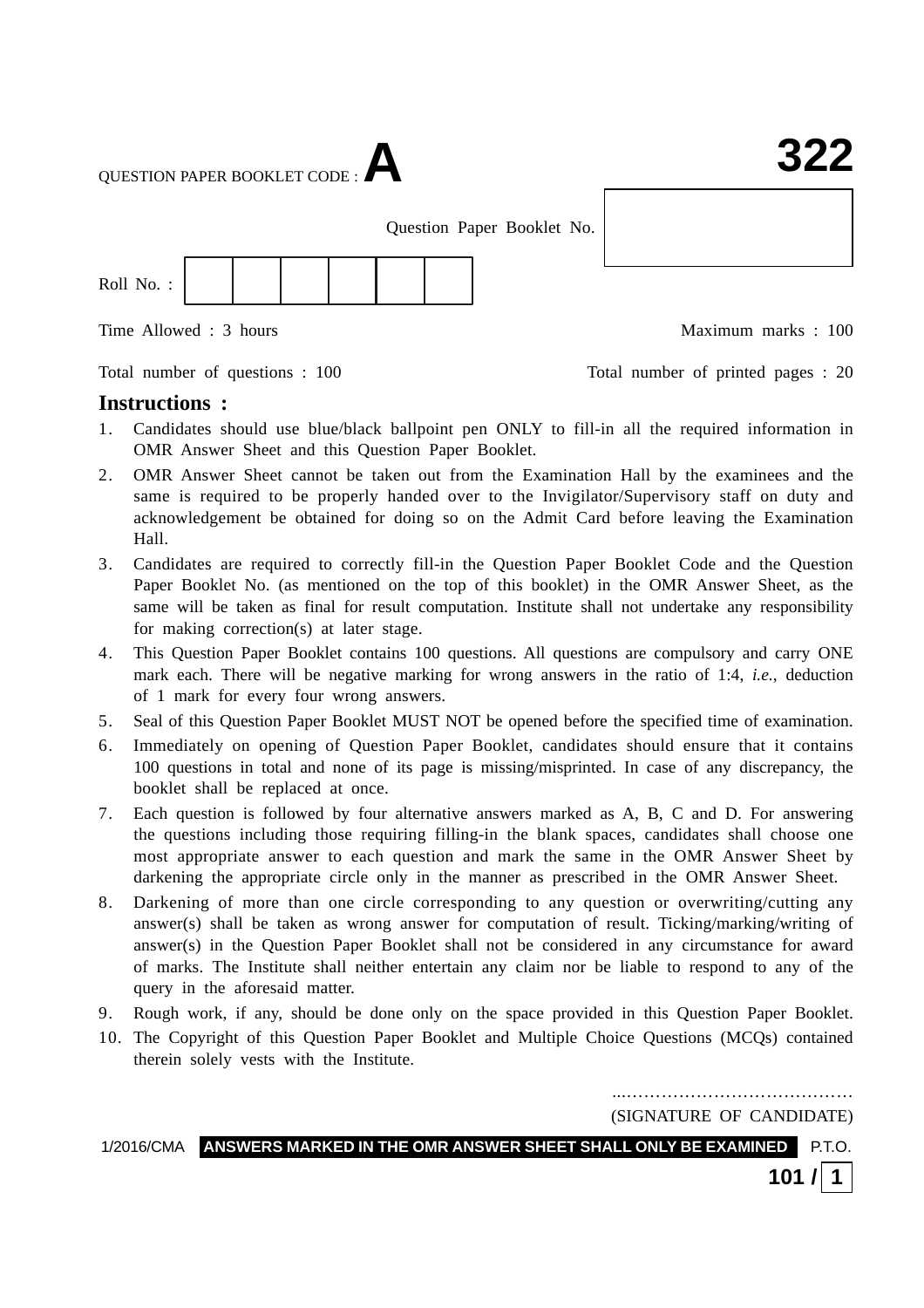

**Space for Rough Work**

1/2016/CMA **ANSWERS MARKED IN THE OMR ANSWER SHEET SHALL ONLY BE EXAMINED** Contd ....

**101**  $\sqrt{2}$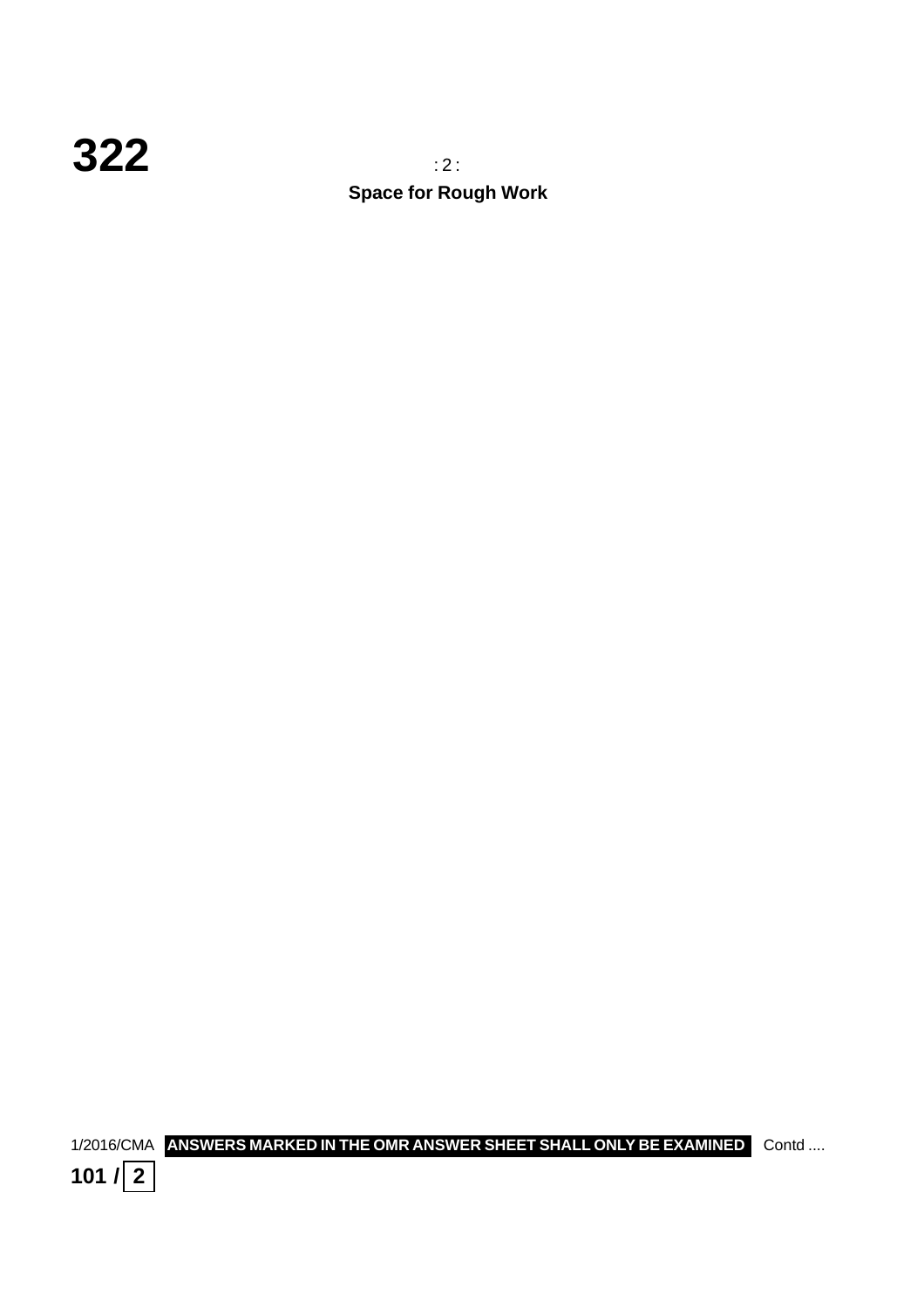- **1.** Which of the following statements are true —
	- (i) Conversion costs and overheads are interchangeable terms
	- (ii) Notional cost and imputed cost means the same thing
	- (iii) Cost accounting is not needed by a non-profit organisation
	- (iv) Rent on owned building is included in cost accounts.

Select the correct answer from the options given below —

- $(A)$  (i) and (ii)
- $(B)$  (iii) and (iv)
- $(C)$  (ii) and (iv)
- (D) All of the above.
- **2.** XYZ Ltd. had 4,000 units of inventory in hand on 1<sup>st</sup> March, 2016, costing  $\bar{z}$ 4 per unit. Purchases and issues of material during the month were as follows :

| Date             | Purchase                                            | <i>Issue</i>  |
|------------------|-----------------------------------------------------|---------------|
| March 8          | 500 units                                           |               |
|                  | @ ₹5 per unit                                       |               |
| March 15         |                                                     | $2,000$ units |
| March 20         | 6.000 units                                         |               |
|                  | @ ₹6 per unit                                       |               |
| March 28         |                                                     | 4,000 units   |
|                  | The cost of inventory as on 31 <sup>st</sup> March, |               |
|                  | 2016 under FIFO and weighted average cost           |               |
| method will be — |                                                     |               |
|                  | (A) ₹27,000 and ₹24,498                             |               |
|                  | (B) ₹27,000 and ₹23,625                             |               |
|                  | (C) ₹22,000 and ₹23,625                             |               |

(D) ₹22,000 and ₹24,498

- **3.** What journal entry is to be passed in nonintegrated accounting system when finished goods are sold at cost —
	- (A) Debit General ledger adjustment account and Credit Costing profit and loss account
	- (B) Debit General ledger adjustment account and Credit Finished goods stock ledger account
	- (C) Debit Cost of sales account and Credit Costing profit and loss account
	- (D) Debit Cost of sales account and Credit Finished goods stock ledger control account.
- **4.** Match the following industry/product with appropriate cost unit :

| Industry/                              |            | Cost unit        |
|----------------------------------------|------------|------------------|
| Product                                |            |                  |
| $\mathbf{m}$ $\mathbf{r}$ $\mathbf{r}$ | $\sqrt{2}$ | $\mathbf{D}$ 1.1 |

- (i) Toy Industry (a) Per batch
- (ii) Steel Industry (b) Tonne-kilometre
- (iii) Chemical (c) Tonne
- (iv) Transport (d) Gallon

Select the correct answer using the codes given below —

|     | (i) | (ii) | (iii) | (iv) |
|-----|-----|------|-------|------|
| (A) | (a) | (c)  | (d)   | (b)  |
| (B) | (a) | (b)  | (d)   | (c)  |
| (C) | (a) | (d)  | (c)   | (b)  |
| (D) | (b) | (a)  | (c)   | (d)  |

- **5.** Which one of the following statements is false —
	- (A) Management accountant uses cost accounting tools and techniques for planning and decision making
	- (B) Management accounting is mostly historical in its approach and it projects the past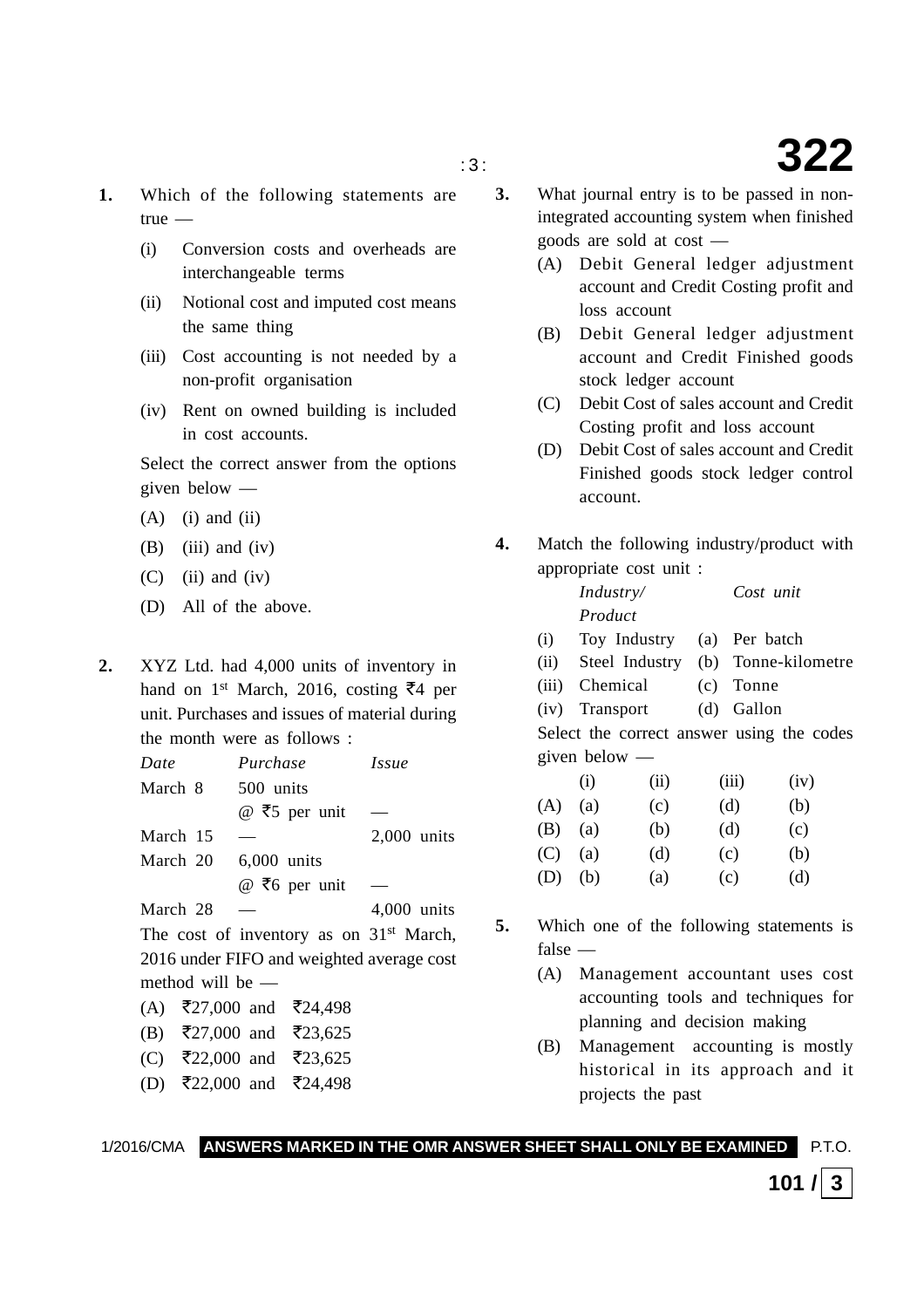### **322**  $\qquad \qquad \text{a}$

- 
- (C) Cost accounting system can be installed without management accounting
- (D) Management accounting focuses on wealth maximisation.
- **6.** 4,000 Kgs. of material is purchased  $\omega$   $\bar{\tau}$ 2 per Kg. Normal wastage is estimated at the rate of 10%. The wastage has recovery value of  $\bar{\mathcal{E}}$ 1.10 per Kg. Calculate cost of material of work order of 600 units, if each unit requires 1.5 Kg. of material —
	- $(A)$  ₹1,260
	- $(B)$  ₹1,800
	- $(C)$  ₹1,620
	- $(D)$  ₹1,890
- **7.** What is the treatment of unrealised profit in process costing —
	- (A) Transferred to profit and loss account
	- (B) Closing stock valued at transfer price
	- (C) Eliminated by creating stock reserve
	- (D) Treated as abnormal gain.
- **8.** Cost-Volume-Profit analysis is based on several assumptions. Which one of the following is not one of these assumptions —
	- (A) Sales mix of the products is constant
	- (B) The behaviour of both sales and variable cost is linear throughout the relevant range
	- (C) Variable cost per unit will remain constant
	- (D) Productivity and operational efficiency will change according to output.
- **9.** Which of the following is/are not a purpose of time keeping —
	- (i) Ascertaining labour cost of a job/ product/activity
	- (ii) Evaluating labour performance by comparing actual and budgeted time
	- (iii) Providing internal check against dummy workers.

Select the correct answer from the options given below —

- $(A)$  (i) and (ii)
- $(B)$  (ii) and (iii)
- $(C)$  (i) and (iii)
- (D) (ii) only.
- 10. Pride Ltd. has profit after tax  $\overline{\xi}90,000$ , depreciation  $\bar{\mathbf{z}}$ 17,000, and decrease of debtors  $\bar{\mathfrak{r}}20,000$ . The cash generated from operating activities will be —
	- $(A)$  ₹87,000
	- $(B)$  ₹93,000
	- (C) ₹1,27,000
	- $(D)$  ₹53,000
- **11.** Classify the following expenses as direct (D) and indirect  $(I)$  —
	- (i) Royalties charged as a rate per unit
	- (ii) Cost of making a design, pattern for a specific job
	- (iii) Salesman's commission
	- (iv) Power, fuel, lighting of factory and office.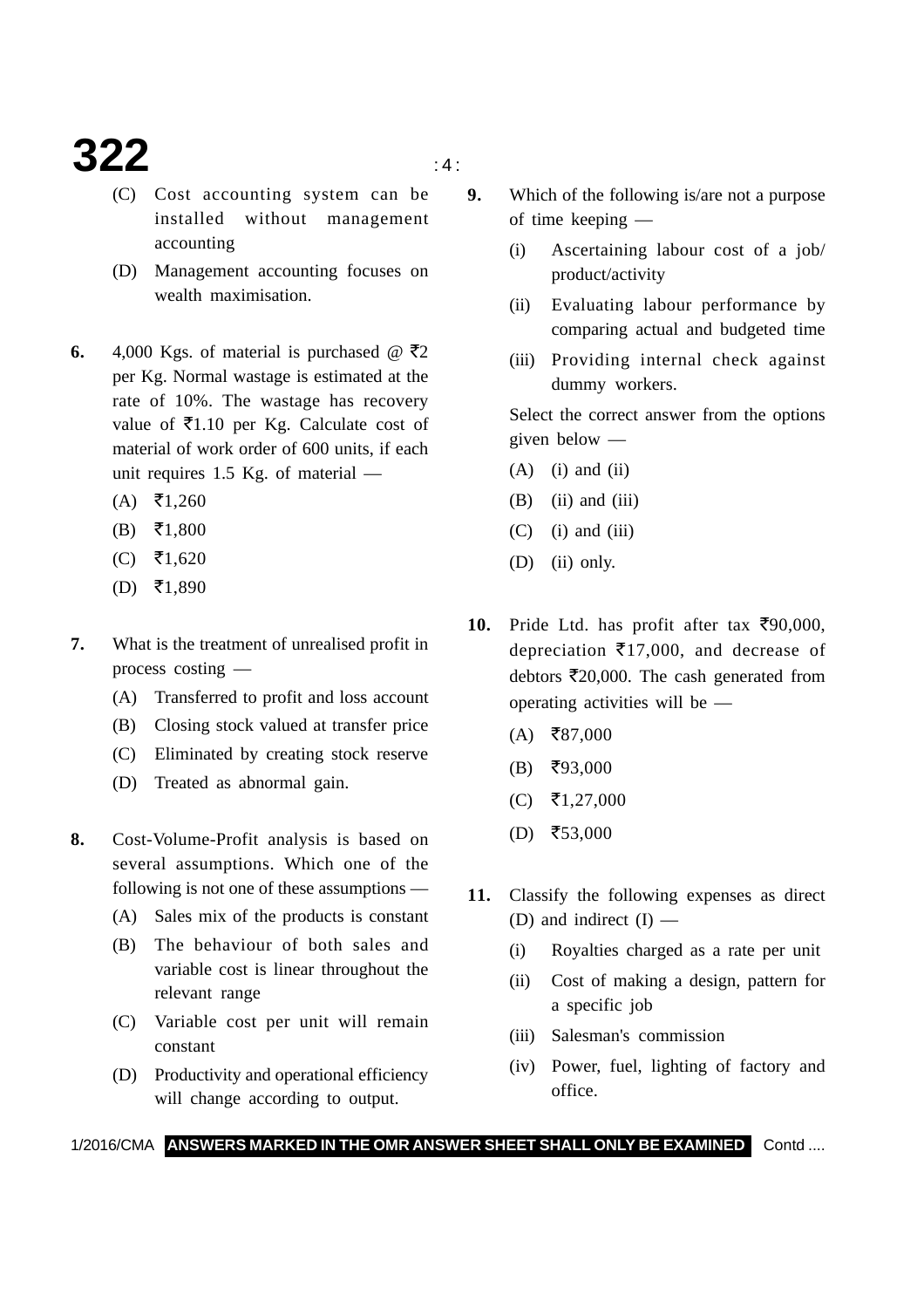Select the correct answer usisng the codes given below —

|     | (i) | (ii) | (iii) | (iv)     |
|-----|-----|------|-------|----------|
| (A) | (D) | (D)  | (I)   | (I)      |
| (B) | (D) | (D)  | (I)   | (D)      |
| (C) | (D) | (D)  | (D)   | (D)      |
| (D) | (D) | (D)  | (D)   | $\rm(L)$ |

- **12.** Under Merrick's multiple piece rate system, 110% of the ordinary piece rate is given to workers whose level of performance lies between \_\_\_\_\_\_\_ of the standard output.
	- (A) 83% and 100%
	- (B) 73% and 100%
	- (C) 83% and 90%
	- (D) 80% and 90%.
- **13.** Current liabilities of a firm are  $\bar{\mathbf{z}}$ 1,50,000. Its current ratio is 3:1 and liquid ratio is 1:1. The value of stock will be —
	- $(A)$  ₹3,00,000
	- $(B)$  ₹4,50,000
	- $(C)$  ₹2,50,000
	- $(D)$  ₹1,50,000
- **14.** The state of production at which separate products are identified is known as —
	- (A) Split-off point
	- (B) Break-even point
	- (C) Re-order point
	- (D) Cost indifference point.
- **15.** Under marginal costing, unit product cost would most likely be increased by —
	- (A) A decrease in the number of units produced
	- (B) An increase in the number of units produced
	- (C) An increase in the commission paid to salesman for each unit sold
	- (D) A decrease in the commission paid to salesman for each unit sold.

**16.** A company reported current year profit as ₹70,000 after the following adjustments : Loss on sale of equipment  $\frac{1}{5}$  ₹9,000 Premium on debenture redemption :  $\bar{x}$ 1,500 Tax provision : ₹22,000 Dividend income : ₹4,000 Profit on revaluation of fixed asset  $\frac{1}{2}$ ₹2.500 The amount of fund from operations will be —  $(A)$  ₹96,000

- $(B)$  ₹93,000
- $(C)$  ₹78,000
- $(D)$  ₹61,000
- **17.** In process costing, abnormal effectives would arise if —
	- (A) Actual units lost during the process were more than the normal loss
	- (B) Closing stock at end of the period was higher than opening stock
	- (C) Actual units lost during the process were less than the normal loss
	- (D) Estimate of cost per unit was below the actual cost per unit of output.

1/2016/CMA **ANSWERS MARKED IN THE OMR ANSWER SHEET SHALL ONLY BE EXAMINED** P.T.O.

**101** /  $\vert$  4

: 5 : **322**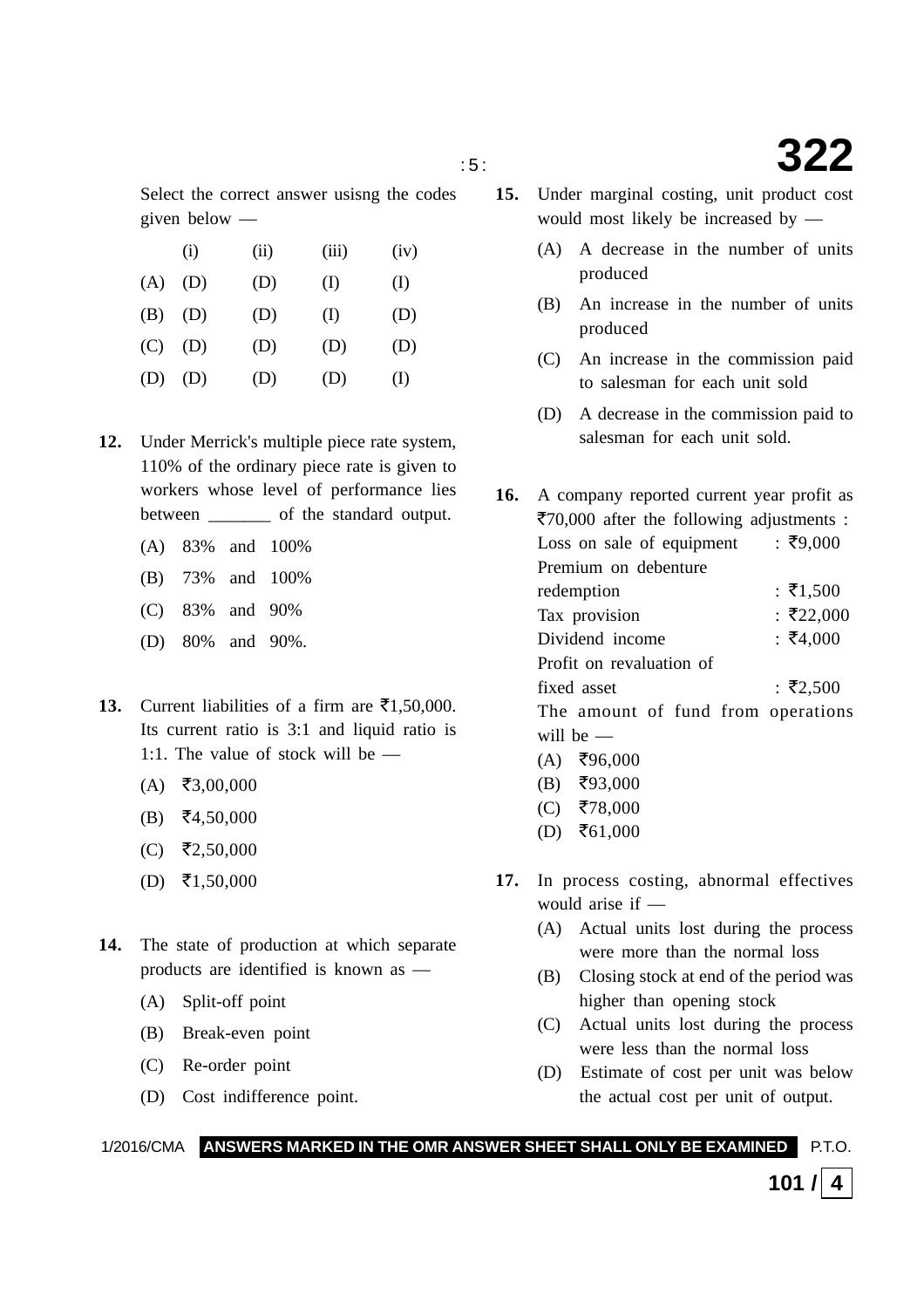## **322** is a set of  $\mathbf{S}$

**18.** A company producing three products, *viz*., X,Y and Z has sales mix in the ratio of 2:1:3. The profit volume ratio of the products X, Y and Z are 15%, 30% and 20% respectively. The total fixed cost of the company is  $\overline{\xi}3,50,000$ .

> The break-even point of the company will be —

- $(A)$  ₹16,15,390
- $(B)$  ₹17,50,000
- (C) -23,33,333
- $(D)$  ₹11,66,667
- **19.** Which one of the following is a non-current item —
	- (A) Securities premium
	- (B) Outstanding wages
	- (C) Trade payables
	- (D) Bank balance.

### **20.** Match the following :

given below —

### *apportionment* (i) Insurance (a) Floor area of stock (ii) Rent and (b) Number of other building workers expenses (iii) Fringe benefits (c) Direct wages (iv) Holiday pay (d) Capital value Select the correct answer using the codes

*Overheads Basis of*

|     | (i) | (ii) | (iii) | (iv) |
|-----|-----|------|-------|------|
| (A) | (a) | (c)  | (d)   | (b)  |
| (B) | (d) | (a)  | (b)   | (c)  |
| (C) | (d) | (b)  | (a)   | (c)  |
| (D) | (c) | (a)  | (b)   | (c)  |
|     |     |      |       |      |

**21.** Match the following statements with prescribed forms :

*Statements Forms*

### (i) Cost Audit Report to (a) CRA 3 Central Government by the company (ii) Cost Auditor to submit (b) CRA 2 report to the Board of **Directors** (iii) Intimation of (c) CRA 4 appointment of Cost Auditor to MCA by the company

Select the correct answer using the codes given below —

|     | (i) | (11) | (111) |
|-----|-----|------|-------|
| (A) | (a) | (b)  | (c)   |
| (B) | (c) | (a)  | (b)   |
| (C) | (b) | (a)  | (c)   |
| (D) | (c) | (b)  | (a)   |
|     |     |      |       |

- **22.** Identify the cost which is not relevant or useful for decision making —
	- (A) Shut down cost
	- (B) Marginal cost
	- (C) Imputed cost and replacement cost
	- (D) Sunk cost.

**23.** EOQ is 200 units, ordering cost  $\overline{\xi}$ 20 per order and total purchases 4,000 units. The carrying cost per unit will be —

- $(A)$  ₹2
- $(B)$  ₹6
- (C) ₹4
- (D) None of the above.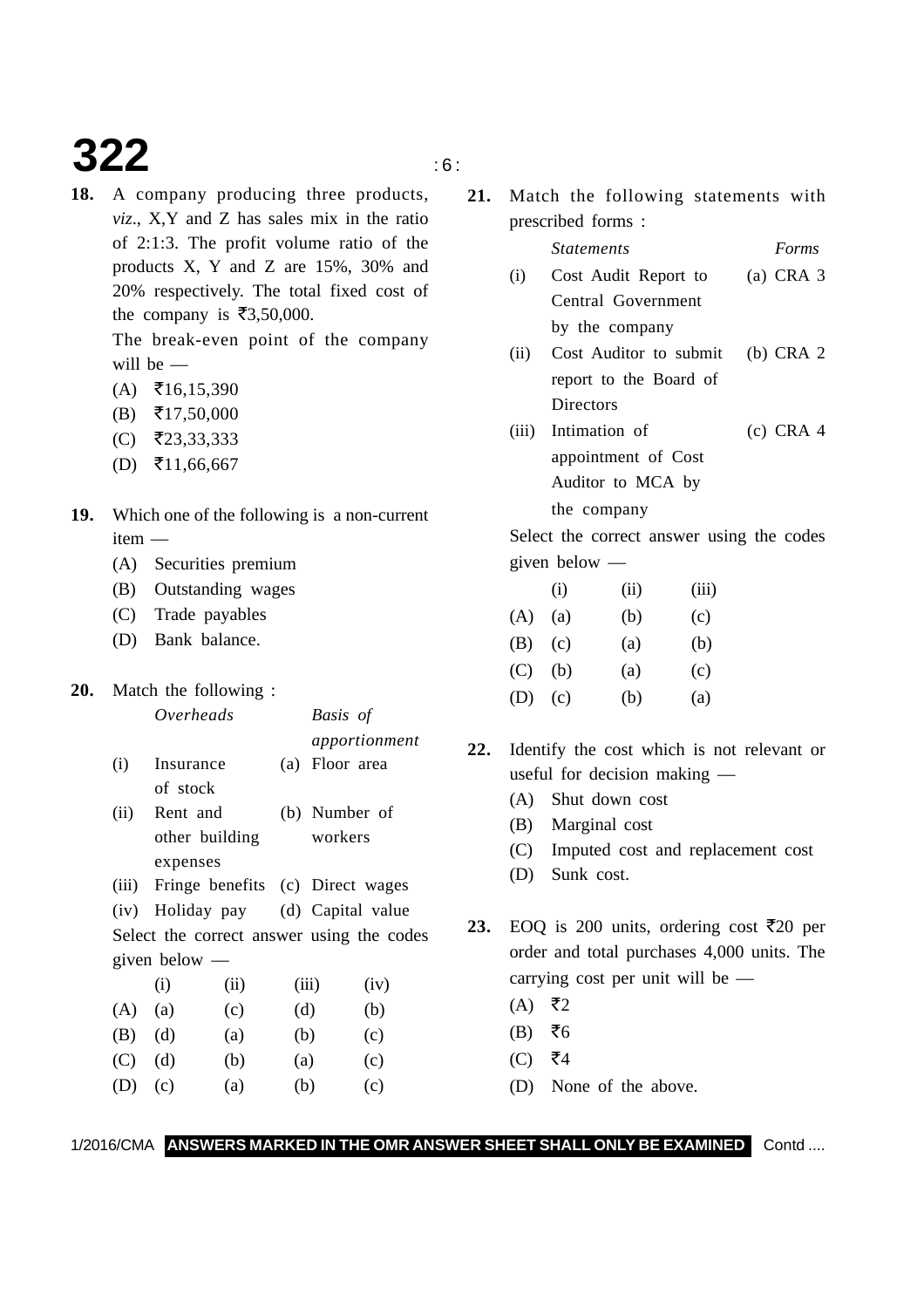**24.** From the following particulars, calculate the selling price per unit, if the break-even point is brought down to 10,000 units :

> Selling price per unit : ₹20

Variable cost per unit :  $\bar{x}16$ 

Fixed expenses : ₹60,000

Choose the correct option —

- $(A)$  ₹25
- $(B)$  ₹20
- $(C)$  ₹22
- $(D)$  ₹32
- **25.** Standard time allowed for a job is 20 hours  $@$   $\overline{\xi}2$  per hour. Actual time taken by a worker is 15 hours. The earning and effective wage rate under Halsey Plan (50% sharing) will be —
	- (A) ₹35 and ₹2.33
	- (B) ₹35 and ₹1.75
	- (C) ₹40 and ₹2.67
	- (D) ₹40 and ₹2.00
- **26.** Operating and accounting figures for the month of January, 2015 with respect to overheads were as under :

Actual overheads ₹8,600

Actual direct labour hours ₹ $6,000$ 

Standard labour hours ₹5,000

Budget equation =  $\overline{\xi}3,000 +$ 

(90 paise  $\times$  Actual direct hours)

Absorption equation =  $\bar{\epsilon}$ 1.50

 $\times$  Standard direct labour hours

The budgeted overheads amounted to ₹8,400 and absorbed overheads to ₹8,250. The overheads volume variance is —

- $(A) \quad \overline{5}150 \text{ (A)}$
- (B) ₹158 (F)
- (C) ₹142 (A)
- $(D)$  ₹140 (F).
- **27.** *Assertion (A)* : A current ratio of 2:1 is considered satisfactory as a rule of thumb but it should not be followed blindly.

*Reason (R)* : The greatest weakness of current ratio is the possibility of window dressing and manipulation.

Select the correct answer from the options given below —

- (A) Both A and R are true and R is the correct explanation of A
- (B) Both A and R are true, but R is not the correct explanation of A
- (C) A is true, but R is false
- (D) A is false, but R is true.
- **28.** What is the proper sequence of events in an 'activity based costing' system —
	- (i) Calculation of overheads application rates.
	- (ii) Identification of cost drivers
	- (iii) Identification of cost pools
	- (iv) Assignment of overheads cost to products.

Select the correct answer from the options given below —

- $(A)$  (i), (iii), (iv), (ii)
- (B) (ii), (iii), (i), (iv)
- $(C)$  (iii), (ii), (i), (iv)
- (D) (ii), (iii), (iv), (i)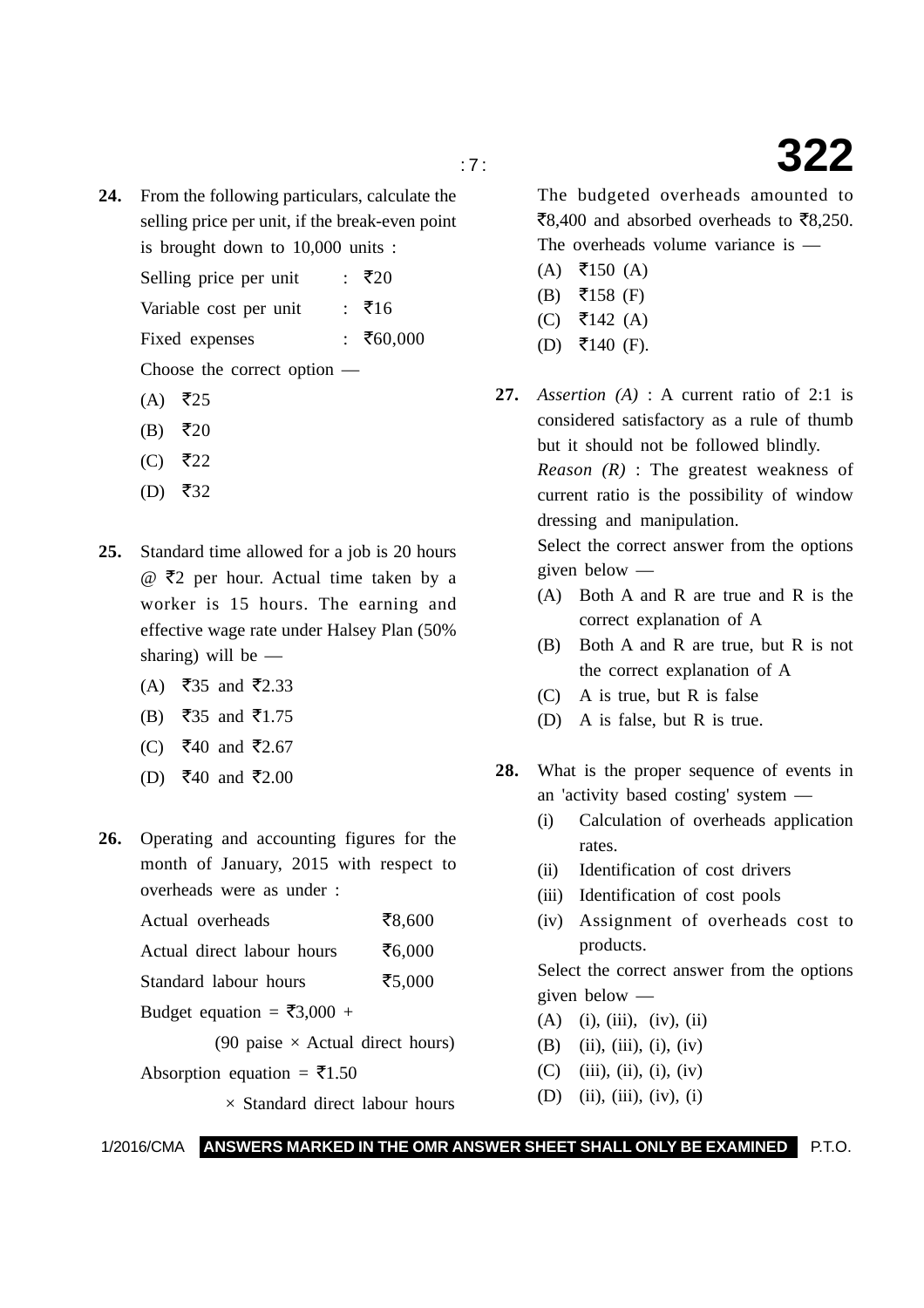# **322** is a set of  $\frac{1}{2}$

**29.** Calculate machine hour rate from the following :

| : ₹19,200                          |
|------------------------------------|
| : ₹1,200                           |
|                                    |
|                                    |
| : ₹150                             |
|                                    |
| : ₹50                              |
|                                    |
| : 10,000 hours                     |
| Running time per month : 166 hours |
|                                    |
| : 19 paise per                     |
|                                    |

unit

Choose the correct option —

- $(A)$  ₹4
- $(B)$  ₹3.95
- $(C)$  ₹5.95
- $(D)$  ₹3.50
- **30.** During the year ended 31<sup>st</sup> March, 2015, the profit of the company is  $\overline{5}63,450$  as per financial records. The following details are given :
	- Opening stock overstated
	- in cost accounts  $\pm 78,500$ Closing stock understated in cost accounts  $\pm 7,600$ Factory overheads under recovered in cost accounts :  $\bar{z}$ 4,500

The profit as per cost accounts will be —

- $(A)$  ₹69,950
- (B) ₹65,950
- $(C)$  ₹51,850
- $(D)$  ₹56,950
- 31. Cost Accounting Standard is related to bringing uniformity and consistency in the principles and methods of determining the selling and distribution overheads with reasonable accuracy.
	- $(A)$  10
	- (B) 12
	- (C) 15
	- $(D)$  4
- **32.** Which of the following statements is wrong with reference to contract costing —
	- (A) Cost plus contract is suitable where it is not possible to compute the cost in advance
	- (B) Upward and downward revision may be possible in contract price by inserting escalation/de-escalation clause
	- (C) If certified work-in-progress is ¼ or more but less than ½ of the contract price, no profit is to be transferred to profit and loss account
	- (D) Loss on incomplete contracts should be transferred to profit and loss account.
- **33.** Which one of the following statements is true in ABC classification of materials —
	- (A) 'C' items of material have moderate % of cost and high % of quantity
	- (B) 'A' items of material have high % of cost and low % of quantity
	- (C) 'A' items of material have high % of cost and high % of quantity
	- (D) 'B' items of material have moderate % of cost and low % of quantity.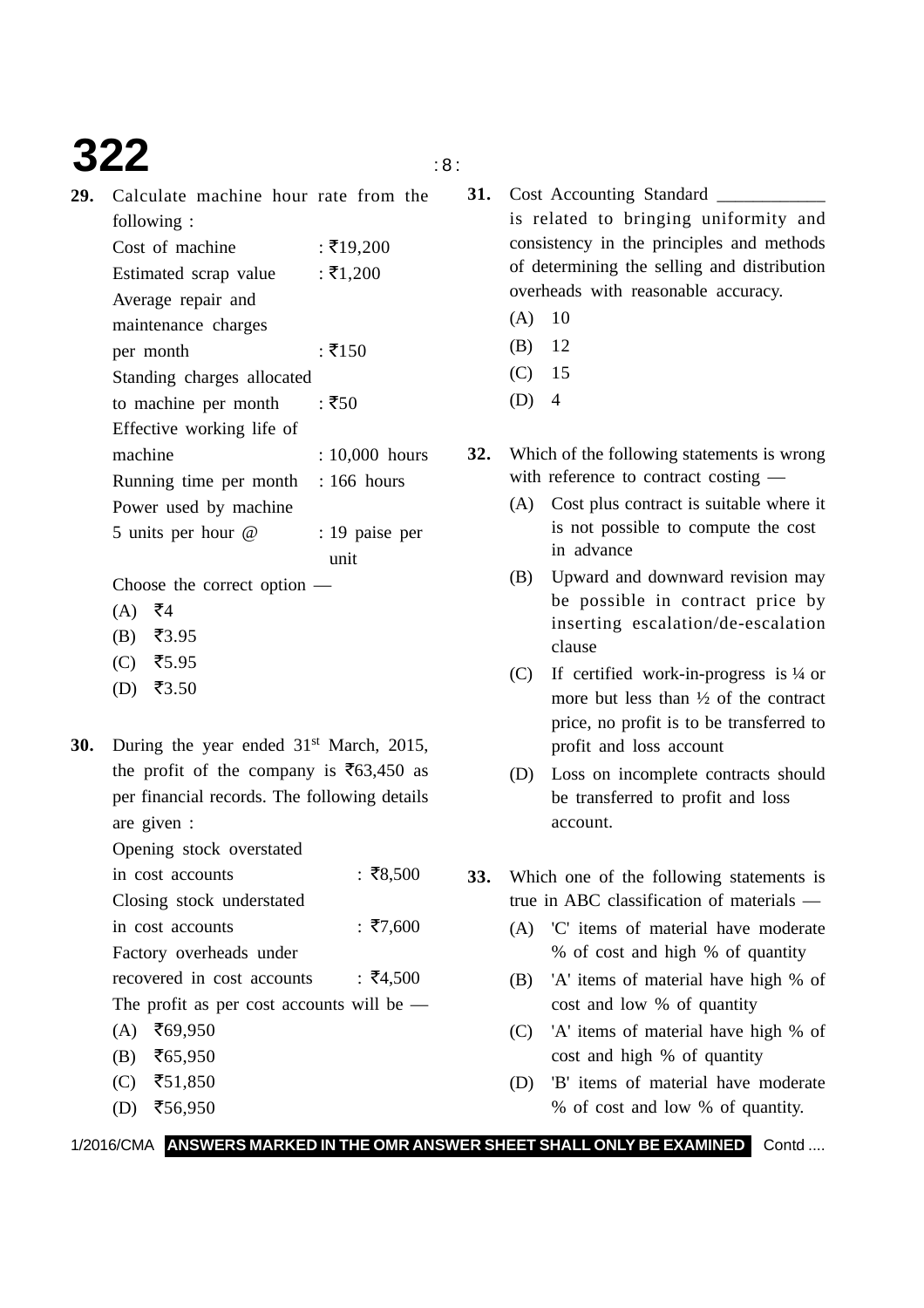### : 9 : **322**

- **34.** Aman Ltd. sells its products at  $\overline{5}16$  per unit. In a period, if it produces and sells 20,000 units, it incurs a loss of  $\bar{\mathfrak{Z}}$  per unit. If the volume is doubled, it earns a profit of  $\bar{\mathfrak{Z}}2.20$ per unit. The amount of fixed cost and breakeven point (in units) will be —
	- (A) ₹1,68,000 and 26,250 units
	- (B) -8,000 and 53,333 units
	- (C) ₹1,60,000 and 25,000 units
	- (D) ₹1,70,000 and 42,500 units.
- **35.** In a situation of rising prices, profit and tax liability would be lower under method than under \_\_\_\_\_\_\_ method of material issue pricing.
	- (A) FIFO; LIFO
	- (B) LIFO; FIFO
	- (C) LIFO; Average
	- (D) FIFO; Average.
- **36.** The purchase of machinery by issuing long-term notes payable should be reported as  $a -$ 
	- (A) Non-cash investing and financing activity
	- (B) Cash outflow in the operating activity
	- (C) Cash outflow in the investing activity
	- (D) Cash outflow in the financing activity.
- **37.** A standard that represents the most likely scenario can be referred to as —
	- (A) Attainable standard
	- (B) Basic standard
	- (C) Ideal standard
	- (D) Normal standard.
- **38.** Stock turnover : 6 times Total sales :  $\bar{x}3,00,000$ Gross profit ratio : 20% Closing stock :  $\overline{54,000}$  more than opening stock The opening stock is —
	- $(A)$  ₹36,000
	-
	- $(B)$  ₹38,000
	- $(C)$  ₹40,000
	- $(D)$  ₹42,000
- **39.** To produce one unit of 'A', two ingredients, *i.e.*, 2 Kgs. of X and 3 Kgs. of Y are required :

| Stock levels | <i><b>Opening</b></i> | Closing |
|--------------|-----------------------|---------|
| A (Units)    | 5,000                 | 8,000   |
| $X$ (Kgs.)   | 11,000                | 14,000  |
| $Y$ (Kgs.)   | 18,000                | 21,000  |

What will be the quantity of consumption of ingredients X and Y, if 20,000 units of A are sold —

- (A) 46,000 Kgs. and 69,000 Kgs. respectively
- (B) 49,000 Kgs. and 72,000 Kgs. respectively
- (C) 40,000 Kgs. and 60,000 Kgs. respectively
- (D) 43,000 Kgs. and 63,000 Kgs. respectively.
- **40.** Which one of the following would not form part of master budget —
	- (A) Cash budget
	- (B) Statement of profit and loss
	- (C) Statement of financial position
	- (D) None of the above.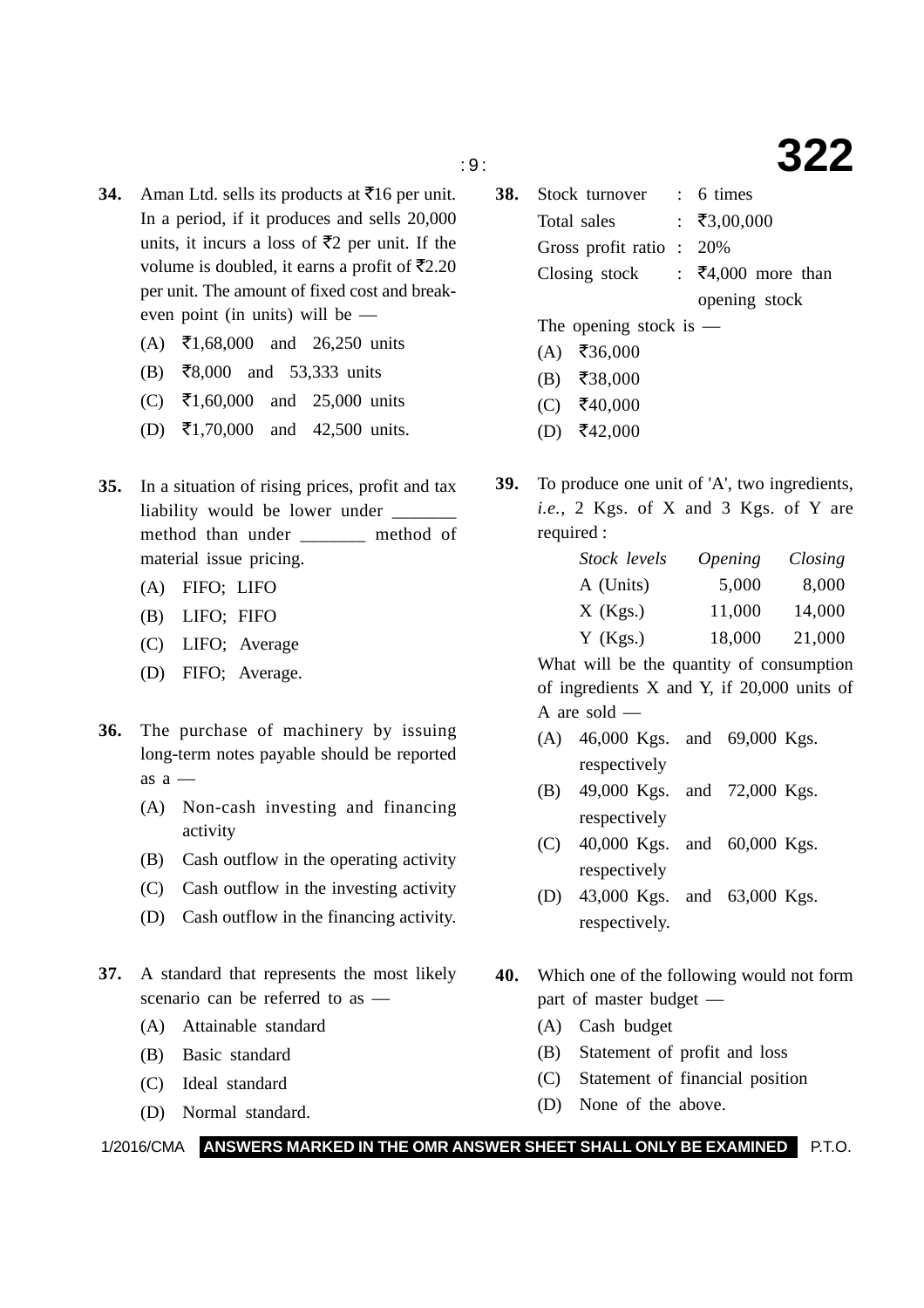### **322**  $\frac{10}{20}$

- **41.** Standard time for a job is 40 hours  $\omega$   $\bar{\tau}$ 2 per hour. Actual time taken by a worker is 30 hours. His total earnings under Rowan plan and Halsey plan will be —
	- (A) ₹75 and ₹70 respectively
	- (B) ₹70 and ₹75 respectively
	- (C) ₹60 and ₹70 respectively
	- (D) ₹75 and ₹60 respectively.
- **42.** Section \_\_\_\_\_\_\_\_\_\_\_ of the Companies Act, 2013 gives the cost auditor same power as the financial auditor has under section \_\_\_\_\_\_\_\_\_\_ of the Companies Act, 2013.
	- (A) 148, 143
	- (B) 143, 148
	- (C) 147, 148
	- (D) 143, 144
- 43. Balance of investment account is  $\bar{\mathfrak{r}}$  20,000 on 31<sup>st</sup> March, 2014 and ₹30,000 on 31st March, 2015. As per additional information, dividend received  $\bar{\mathbf{z}}_{3,000}$ includes  $\bar{\epsilon}$ 1,000 from pre-acquisition profit which is credited to investment account. The amount of investment purchased/ sold during the year 2014-15 is  $-$ 
	- (A) ₹13,000 purchased
	- (B) ₹11,000 purchased
	- (C) ₹9,000 purchased
	- $(D)$  ₹9,000 sold.
- **44.** Which one of the following statements is correct —
	- (A) Lower debt equity ratio means lower financial risk
	- (B) Increase in net profit ratio means increase in sales
- (C) A higher receivable turnover is not desirable
- (D) Interest coverage ratio depends upon tax rate.
- **45.** Direct labour cost will include
	- (A) All labour cost attributable to a production department
	- (B) Labour cost of production and production support services
	- (C) Cost of direct labour engaged in converting raw materials into manufactured articles
	- (D) Cost of labour recruited directly by the management and through contractors.
- **46.** Following information is provided in respect of a contract :
	- Contract price :  $\bar{x}$ 10,00,000 Cost incurred  $\div$  ₹5,60,000 Cash received  $\div$  ₹5.40,000 Work not certified  $\sqrt{560,000}$ Deduction by way of retention money :  $10\%$ The amount of notional profit is —
		- $(A)$  ₹40,000
		- $(B)$  ₹1,00,000
		- $(C)$  ₹4,40,000
		- (D) None of the above.
- **47.** Those fixed costs which continue to be incurred even when there is no production are called —
	- (A) Period costs
	- (B) Discretionary costs
	- (C) Committed costs
	- (D) Output costs.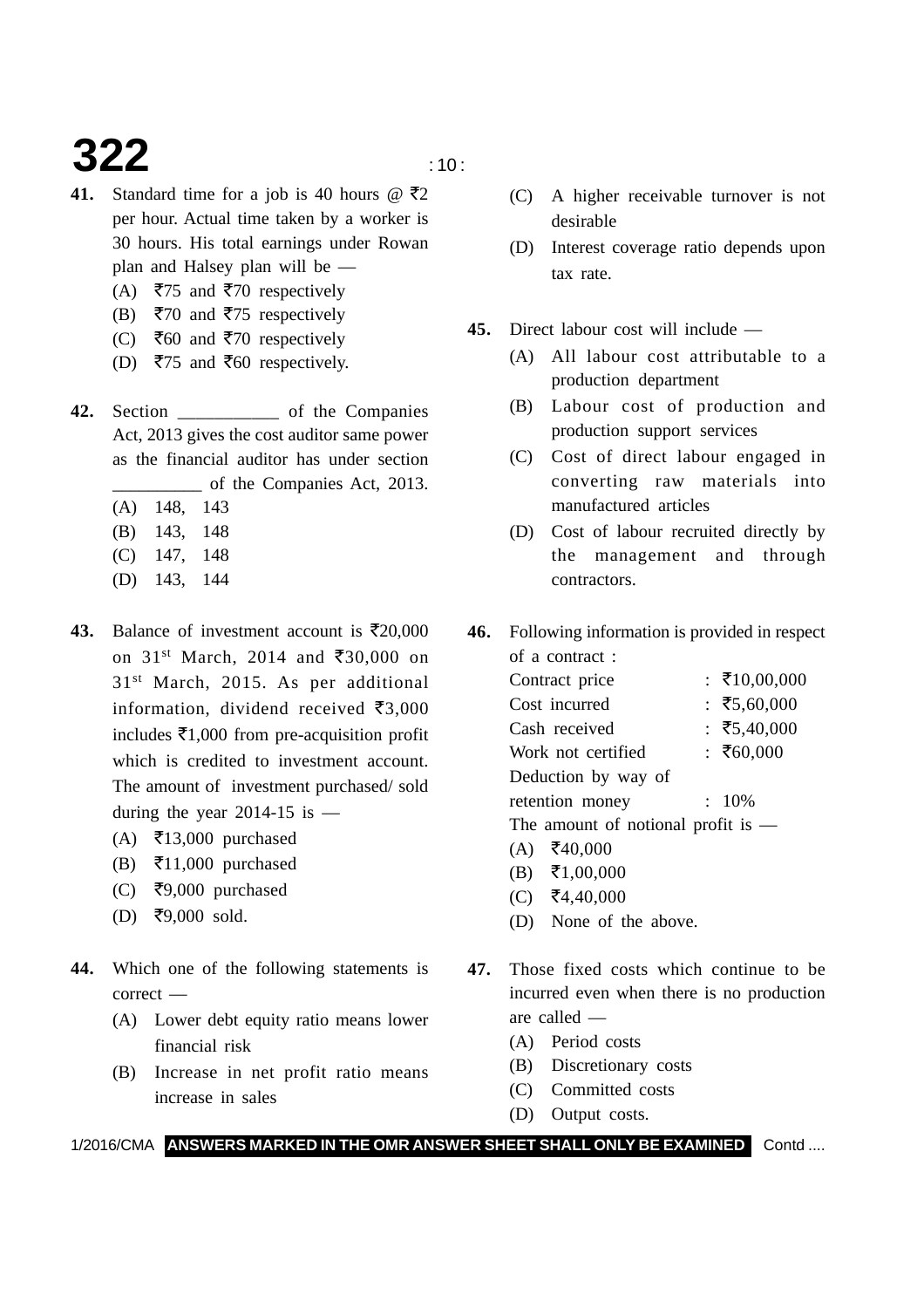- **48.** Which one of the following is not a part of reciprocal method for re-distribution of service departments' overheads to production departments —
	- (A) Simultaneous equation method
	- (B) Step method
	- (C) Repeated distribution method
	- (D) Trial and error method.
- **49.** Profit : -50,000 Contribution : ₹70,000 Sales : ₹7,00,000 The amount of margin of safety will be —
	- $(A)$  ₹4,00,000
	- $(B)$  ₹5,00,000
	- $(C)$  ₹2,50,000
	- $(D)$  ₹1,45,000
- **50.** Which one of the following is not an advantage of budgetary control —
	- (A) Maximisation of profit through effective planning
	- (B) Planned approach for expenditure
	- (C) Create necessary conditions for setting-up of standard costs
	- (D) Based on quantitative data and represent only an impersonal appraisal to the conduct of business activity.
- **51.** Job analysis is the analysis of each job to determine a list of needed by workers to perform the work satisfactorily.
	- (A) Qualifications
	- (B) Manual methods
	- (C) Mechanical methods
	- (D) Various jobs.
- **52.** The technique of economic order quantity is losing significance since the development  $of$  —
	- (A) Perpetual inventory
	- (B) Just-in-time
	- (C) First-in-first-out
	- (D) ABC analysis.
- **53.** A firm plans to produce 1,980 units of a product per 8 hour shift. The standard productivity is 2 units per man hour. Average labour efficiency is 91%, idle time is 15% of attendance time and absenteeism is 20%. How many workers should be recruited to produce planned output —
	- (A) 200
	- (B) 124
	- (C) 136
	- (D) 151
- **54.** Two articles A and B are produced in a factory. Their specifications show that 4 units of A or 2 units of B can be produced in one hour. The budgeted production for January, 2015 is 800 units of A and 200 units of B. The actual production for the month was 900 units of A and 180 units of B. Actual labour hours spent were 350. The efficiency ratio for January, 2015 is — (A) 80%
	- (B) 85%
	- (C) 90%
	- (D) 95%.
- **55.** A direct cost is a cost which can be classified on the basis of —
	- (A) Behaviour
	- (B) Traceability
	- (C) Controllability
	- (D) Relevance.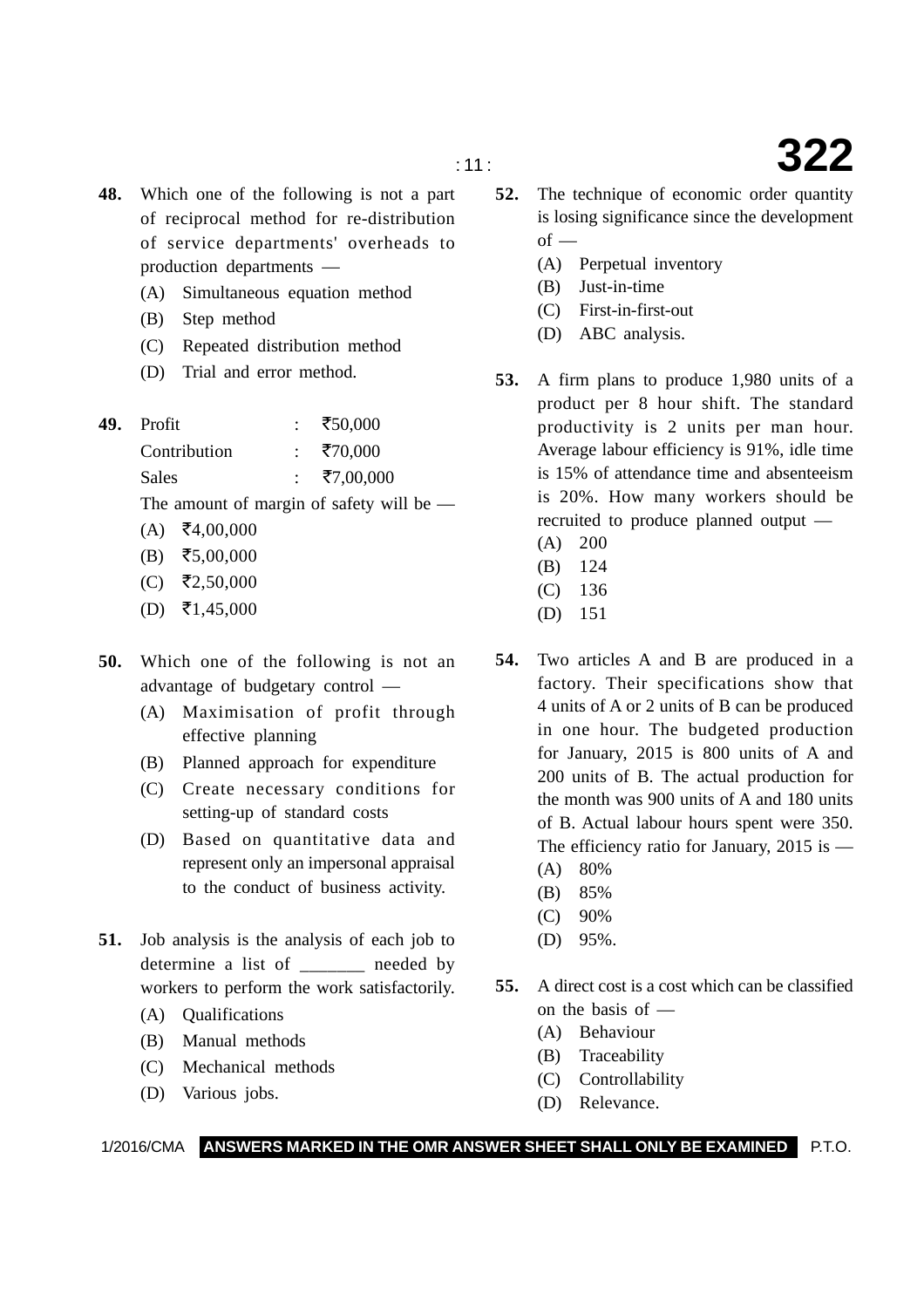## **322**  $\frac{1}{2}$

| 56. | Following information is given :                         |
|-----|----------------------------------------------------------|
|     | Input raw material 2,000 units @ $\overline{\tau}20$ per |
|     | unit                                                     |
|     | Direct material<br>: ₹8,400                              |
|     | : ₹13,000<br>Direct wages                                |
|     | : ₹12,350<br>Production overheads                        |
|     | Output transferred to                                    |
|     | Process-II<br>$: 1,800$ units                            |
|     | Normal loss of input<br>$: 5\%$                          |
|     | : ₹6<br>Scrap value per unit                             |
|     | Value of abnormal loss will be -                         |
|     | (A) ₹3,657.50                                            |
|     | (B) ₹3,881.60                                            |
|     | ₹3,850.00<br>$($ $\Gamma$                                |
|     |                                                          |

- $(D)$  ₹3,687.50
- **57.** The original standard rate of pay in a factory was  $\bar{z}$ 4 per hour. Due to settlement with Trade Unions, this rate of pay per hour was increased by 15%. During a particular period, 5,000 actual hours were worked whereas work done was equivalent to 4,400 hours. Actual labour cost was  $\bar{\mathfrak{z}}24,000$ . Labour cost variance will be —
	- $(A)$  ₹6,400  $(A)$
	- $(B) \quad \overline{56,000}$  (A)
	- (C) ₹6,400 (F)
	- $(D)$  ₹6,000 (F).
- **58.** Following information relates to a travel agency :

| Distance of one way |                 |
|---------------------|-----------------|
| route               | : 40 Kms.       |
| Round trips per day | : 3             |
| Days operated in a  |                 |
| month               | : 25            |
| Seating capacity    |                 |
| (80% occupied)      | : 50 passengers |

The effective passenger-km per annum will be —

- (A) 2,40,000 (B) 28,80,000 (C) 14,40,000
- (D) 24,00,000

**59.** Which method of joint cost apportionment is suitable where further processing costs after separation point are not incurred proportionately or all the joint products are not subject to further processing —

- (A) Physical unit method
- (B) Contribution margin method
- (C) Relative market value method
- (D) Market value after further processing method.
- **60.** The ratio of variable cost to sales is 75%. The break-even point occurs at 64% of the capacity sales when fixed cost is  $\bar{\mathbf{z}}$ 1,20,000. The 100% capacity sales will be —
	- $(A)$  ₹4,80,000
	- $(B)$  ₹2,50,000
	- $(C)$  ₹7,50,000
	- (D) None of the above.
- **61.** Which of the following statement(s) is/are true :
	- (i) Common size balance sheet is vertical financial analysis
	- (ii) Financial analysis performed on behalf of shareholders is called internal analysis
	- (iii) Trend percentage may be used for both balance sheet and profit and loss account.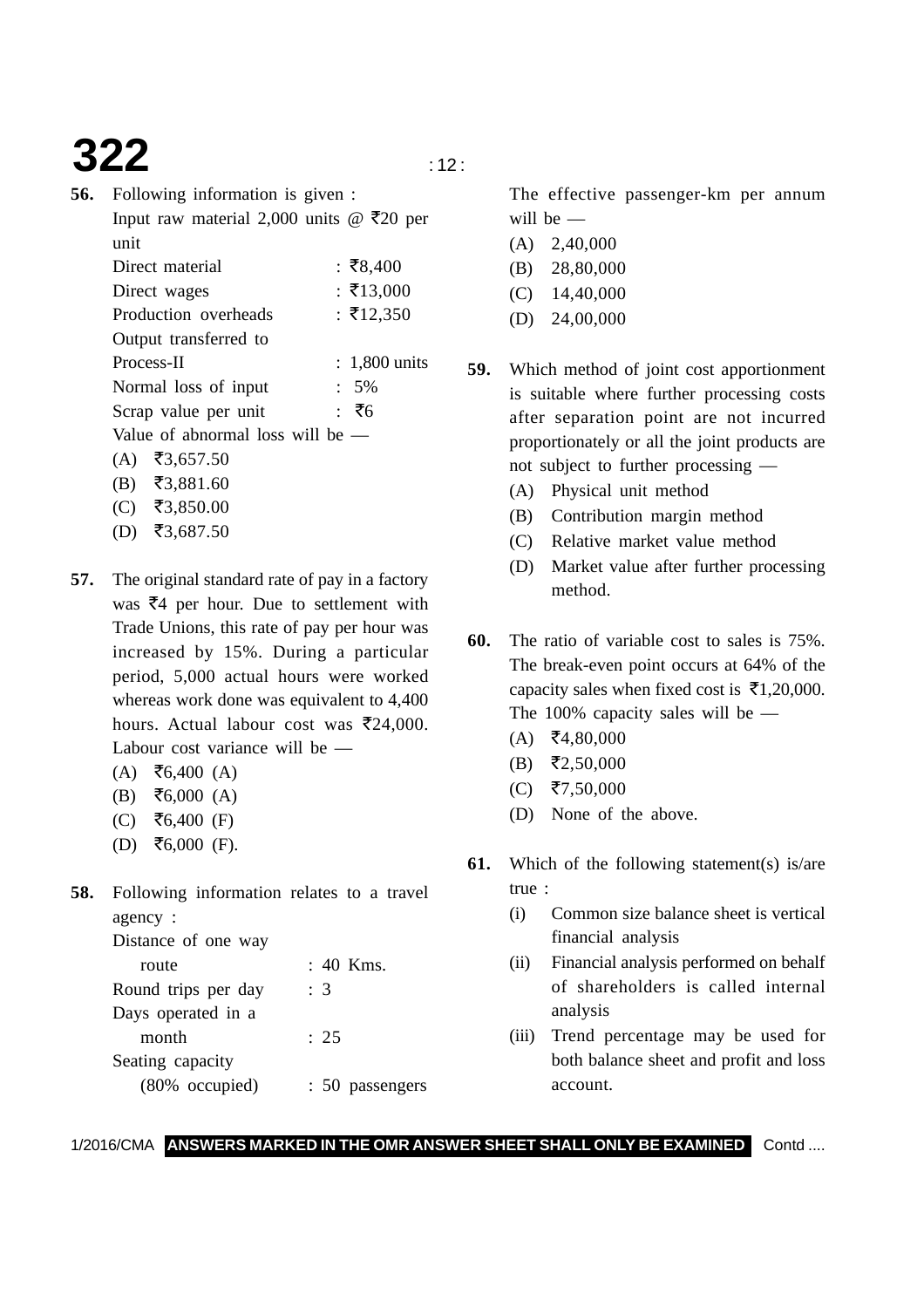Select the correct answer from the options given below —

- $(A)$  (i) and (ii)
- $(B)$  (ii) and (iii)
- $(C)$  (i) and (iii)
- (D) (ii) only.
- **62.** Following information is given : Standard fixed overheads
	- rate per hour :  $75$ Budgeted hours : 12,500 Standard number of working days : 25 Actual hours : 11,500 Actual number of working  $davs$  : 22 Calendar variance will be — (A) 2,840 (A) (B) 5,000 (A)
		- (C) 2,500 (A)
		- (D) 7,500 (A).
- **63.** Management accounting does not include the function of —
	- (A) Planning and control
	- (B) Product costing
	- (C) Preparation of financial statements
	- (D) Decision-making.
- **64.** Kriti Ltd. has provided following information for the quarter January to March :

*January February March* Sales @  $\bar{\tau}$ 20 per unit *(units)* 1,000 2,000 3,000 Closing debtors  $(\overline{\zeta})$ ) 16,000 40,000 64,000

20% of the sales are on cash basis and balance on credit basis. The amount to be collected from debtors in the month of February and March will be —

- (A) Zero and ₹8,000 respectively
- (B) ₹8,000 and ₹16,000 respectively
- (C) ₹8,000 and ₹24,000 respectively
- (D) ₹16,000 and ₹36,000 respectively.
- **65.** Following information is given for Component 'A' :

Normal usage 50 units per week, maximum usage 75 units per week, reorder period 4 to 6 weeks. The minimum level of stock will be —

- (A) 250 Units
- (B) 150 Units
- (C) 450 Units
- (D) 200 Units.
- **66.** From the following financial data, compute stock turnover ratio and stock velocity (assume  $360$  days in a year) —

| Opening stock                 | ₹58,000      |
|-------------------------------|--------------|
| Purchases                     | ₹5,02,000    |
| Return outwards               | : ₹18,000    |
| Sales                         | ₹6,53,000    |
| Return inwards                | : ₹13,000    |
| Gross profit                  | 25% on sales |
| Choose the correct option $-$ |              |
|                               |              |

- (A) 8 times; 45.62 days
- (B) 8 times; 45 days
- (C) 10.67 times; 33.75 days
- (D) 7.74 times; 46.51 days.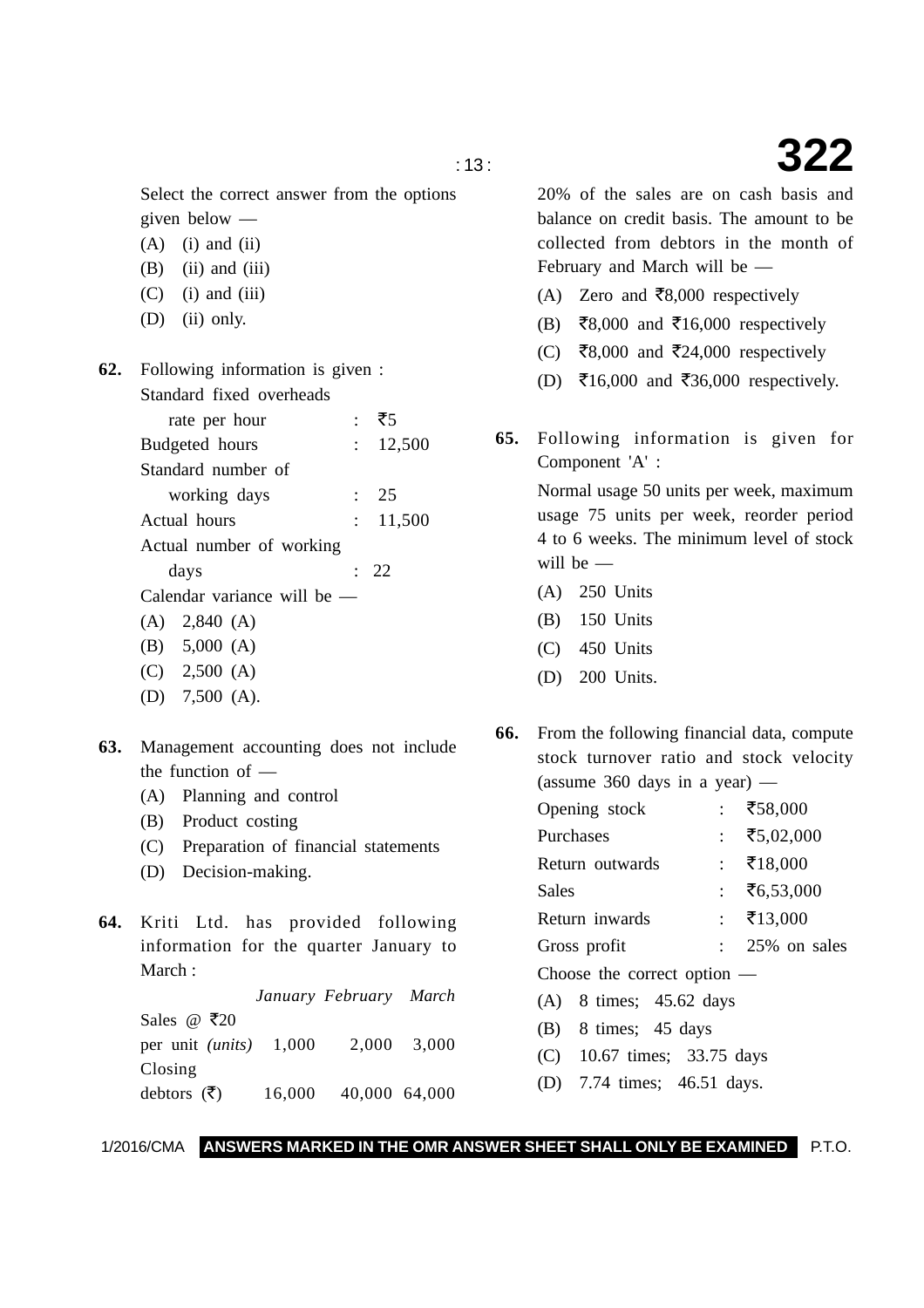# **322**  $\qquad \qquad$  14:

- **67.** Which statement contains opening as well as closing balances of cash and cash equivalents and prepared on accrual basis —
	- (A) Cash flow statement
	- (B) Fund flow statement
	- (C) Both (A) and (B) above
	- (D) Statement of income and expenditure.
- **68.** Quarterly consumption

| of materials       | : $2,000$ Kgs. |
|--------------------|----------------|
| Cost of placing an |                |
| order              | : ₹50          |
| Cost per unit      | : ₹40          |
| Storage and other  |                |
| carrying costs     | 8% of average  |
|                    | inventory      |

The economic order quantity and number of orders to be placed per quarter of the year will be —

| $(A)$ 400 Kgs. and 5 orders  |  |
|------------------------------|--|
| (B) 500 Kgs. and 4 orders    |  |
| (C) 500 Kgs. and 12 orders   |  |
| (D) $400$ Kgs. and 6 orders. |  |
|                              |  |

- **69.** Which of the following account will be debited under the integrated accounting system when materials are purchased on credit —
	- (A) Purchases account
	- (B) Stores ledger control account
	- (C) Cost ledger control account
	- (D) None of the above.

| 70. | Cost of production for                                 |                       |
|-----|--------------------------------------------------------|-----------------------|
|     | 10,000 units                                           | : ₹1,60,000           |
|     | Opening stock of finished                              |                       |
|     | goods $(1,000 \text{ units})$                          | : ₹18,000             |
|     | Closing stock of finished                              |                       |
|     | goods (FIFO)                                           | $: 2,000$ units       |
|     | Selling and distribution                               |                       |
|     | overheads                                              | : ₹2 per unit<br>sold |
|     | Profit mark-up on selling                              |                       |
|     | price                                                  | $: 20\%$              |
|     | The amount of profit will be $-$                       |                       |
|     | $(A)$ ₹39,800                                          |                       |
|     | (B) ₹40,500                                            |                       |
|     | (C) ₹41,000                                            |                       |
|     | (D) ₹40,800                                            |                       |
|     | 71. 8% Preference share capital : $\bar{\tau}3,00,000$ |                       |
|     | Equity share capital                                   |                       |
|     | $($ ₹10 per share)                                     | : ₹8,00,000           |
|     | Profit after 30% tax                                   | : ₹2,80,000           |
|     | Market price of equity share : $\overline{\xi}40$      |                       |
|     | The earnings per share and the price-                  |                       |
|     | earnings ratio will be $-$                             |                       |
|     | (A) ₹3.50 and 11.43                                    |                       |
|     | $(B)$ ₹5 and 8                                         |                       |
|     | (C) ₹4.70 and 8.51                                     |                       |

**72.** Re-order quantity : 300 Kgs. Minimum usage : 20 Kgs. per day Minimum lead time : 5 days Maximum stock level : 400 Kgs. Re-order level will be — (A) 350 Kgs. (B) 200 Kgs. (C) 375 Kgs.

(D) ₹3.20 and 12.50

(D) 150 Kgs.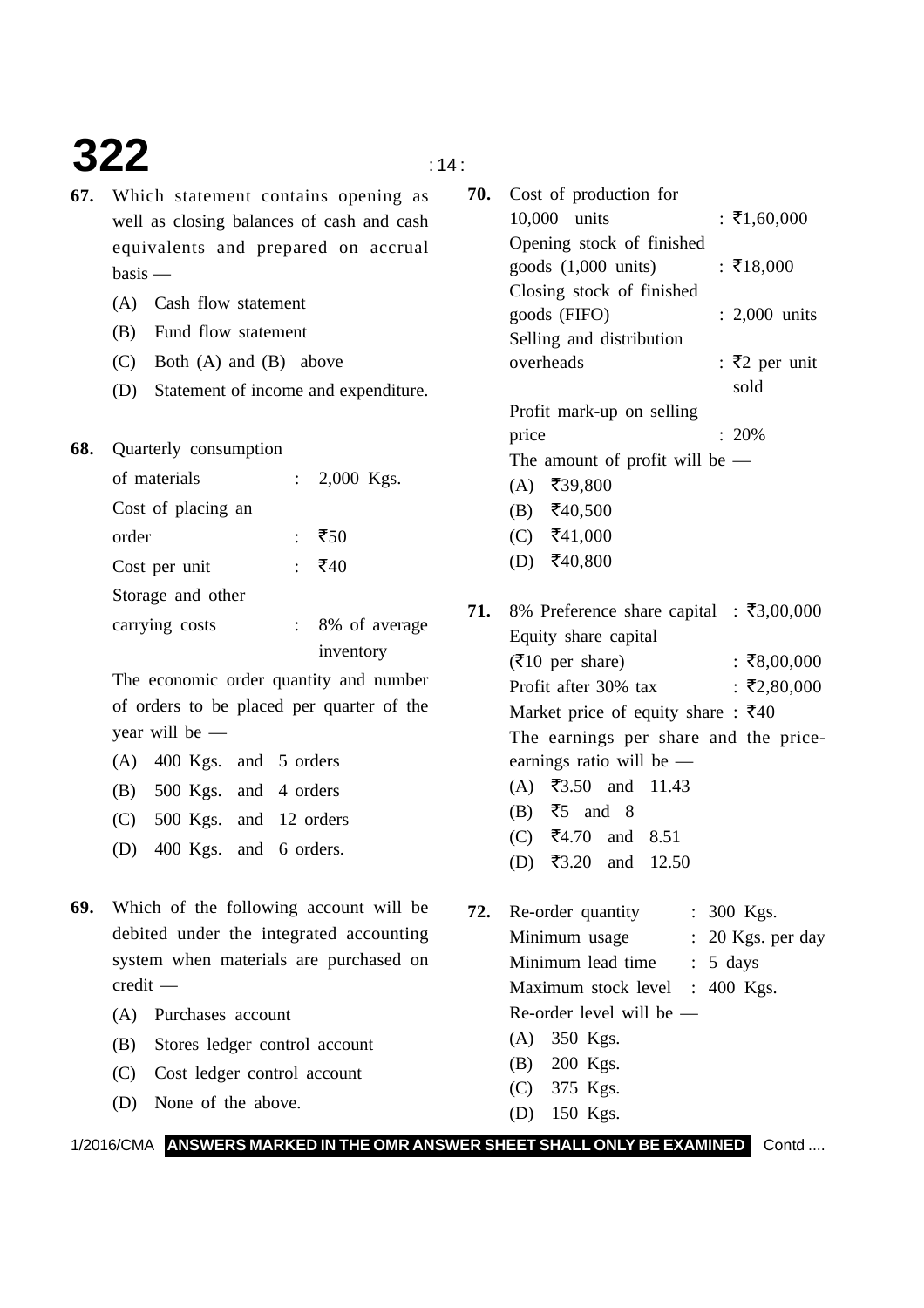- 
- **74.** For a department, the standard overheads rate is  $\overline{5}2.50$  per hour and the overheads allowances are as follows :

**73.** Cost of maintenance of an equipment for

12,000 hours of running is  $\bar{\mathfrak{E}}1,70,000$  and for 18,500 hours of running, it is  $\mathsf{\bar{E}}2,09,000$ . The cost of maintenance for 14,000 hours

| Activity level | Budget overheads         |
|----------------|--------------------------|
| (hours)        | allowance $(\vec{\tau})$ |
| 3,000          | 10,000                   |
| 7,000          | 18,000                   |
| 11,000         | 26,000                   |

Calculate the normal capacity level on the basis of which the standard overheads rate has been worked out —

(A) 8,000 Hours

will be —

 $(A)$  ₹1,81,500  $(B)$  ₹1,80,000  $(C)$  ₹1,82,000  $(D)$  ₹1,90,000

- (B) 7,000 Hours
- (C) 6,000 Hours
- (D) 9,000 Hours.
- **75.** Acute Ltd. is committed to supply 24,000 bearings per annum to Mighty Ltd. on a steady basis. It is estimated that it costs 10 paise as inventory holding cost per bearing per month and that the set-up cost per run of bearing manufacture is  $\overline{\xi}$ 324.

The optimum run size for bearing manufacture would be —

- (A) 3,800 Units
- (B) 4,000 Units
- (C) 3,600 Units
- (D) 3,400 Units.

**76.** Following information is supplied regarding a contract in progress :

| <b>Details</b>   |                              | Amount Stage of |
|------------------|------------------------------|-----------------|
|                  | $\left(\bar{\vec{z}}\right)$ | completion      |
|                  |                              | (%)             |
| Erection cost    |                              |                 |
| to date          | 7.500                        | 25              |
| Fabrication cost |                              |                 |
| to date:         |                              |                 |
| Material         | 60,000                       | 60              |
| Wages and other  |                              |                 |
| expenses         | 47.500                       | 50              |

Contract value 2,00,000

The estimated profit or loss at the completion of the contract will be —

- $(A)$  ₹25,000 (Profit)
- (B) ₹25,000 (Loss)
- (C) -26,000 (Profit)
- $(D)$  ₹26,000 (Loss).
- **77.** Which one of the following is the correct sequence of the purchase procedure of inventory —
	- (A) Indenting for material, issuing tenders, receiving quotations, and placing order
	- (B) Issuing tenders and receiving quotations, indenting for material, and placing order
	- (C) Placing order, issuing tenders and receiving quotations, and indenting for material
	- (D) Indenting for material and placing order.

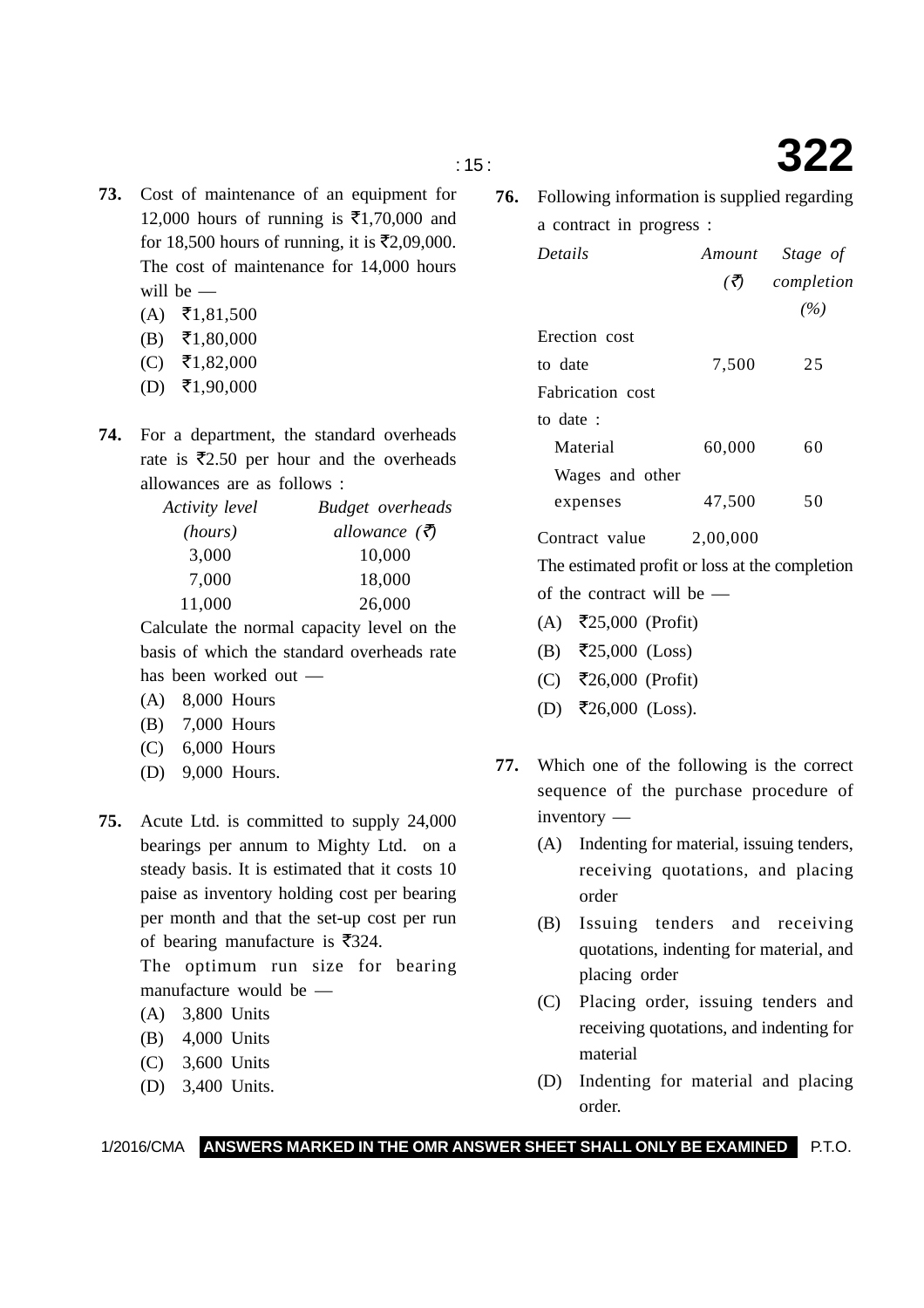# **322 16:**

- 
- **78.** PQR Ltd. has prepared the budget for the production of one lakh units of the only commodity manufactured by them for a costing period as follows :

| Cost elements                 | $\bar{\tau}$ (in lakh) |
|-------------------------------|------------------------|
| Raw material                  | 252                    |
| Direct labour                 | 75                     |
| Direct expenses               | 10                     |
| Works overheads (60% fixed)   | 225                    |
| Administrative overheads      |                        |
| $(80\%$ fixed)                | 40                     |
| Selling overheads (50% fixed) | 20                     |

If the actual production during the period was 60,000 units, the revised budget cost per unit will be —

- $(A)$  ₹740
- $(B)$  ₹800
- $(C)$  ₹700
- $(D)$  ₹840
- **79.** Match the following overtime reasons to charge in cost accounting :

*Reason Charged to* (i) Overtime due (a) Job directly to circumstances beyond control (ii) Overtime due (b) General

- to negligence overheads or delay of workers
- (iii) Overtime resorted (c) Costing due to desire of profit and customer loss account
- (iv) Overtime due to (d) Particular general pressure department of work

Select the correct answer using the codes given below —

|     | (i) | (ii) | (iii) | (iv) |
|-----|-----|------|-------|------|
| (A) | (c) | (a)  | (d)   | (b)  |
| (B) | (c) | (d)  | (a)   | (b)  |
| (C) | (d) | (a)  | (b)   | (c)  |
| (D) | (b) | (c)  | (a)   | (d)  |

**80.** There are two similar plants under the same management. The management desires to merge these two plants. The following particulars are available :

| <b>Details</b>                         | Plant-I | $Plant-II$                                                  |
|----------------------------------------|---------|-------------------------------------------------------------|
| Capacity operation                     | 100%    | 60%                                                         |
|                                        |         | $\bar{\mathcal{F}}$ (in lakh) $\bar{\mathcal{F}}$ (in lakh) |
| Sales                                  | 600     | 240                                                         |
| Variable costs                         | 440     | 180                                                         |
| Fixed costs                            | 80      | 40                                                          |
| The capacity of the merged plant to be |         |                                                             |
| operated for the purpose of break-even |         |                                                             |
| will be $-$                            |         |                                                             |
| 45.14%                                 |         |                                                             |
|                                        |         |                                                             |

- (B) 48.12%
- (C) 50.76%
- (D) 46.16%.

**81.** Following information is given for an order :

|        | Materials ( <i>direct</i> ) :             | ₹25,000   |                     |  |
|--------|-------------------------------------------|-----------|---------------------|--|
|        | Wages (direct) : $\overline{\xi}20,000$   |           |                     |  |
|        | Factory overheads : 75% of wages          |           |                     |  |
|        |                                           | (direct)  |                     |  |
| Sales  |                                           | : ₹85,800 |                     |  |
| Profit |                                           |           | $: 10\%$ on cost of |  |
|        |                                           |           | production          |  |
|        | Office overheads are charged as a         |           |                     |  |
|        | percentage of factory cost. The amount of |           |                     |  |
|        | office overheads and its percentage to    |           |                     |  |
|        | factory cost will be $-$                  |           |                     |  |
|        | (A) $\overline{5}78,000$ and 30%          |           |                     |  |
|        | (B) $\overline{5}18,000$ and 30%          |           |                     |  |
|        | (C) ₹25,800 and 43%                       |           |                     |  |
|        | (D) ₹33,000 and 55%.                      |           |                     |  |
|        |                                           |           |                     |  |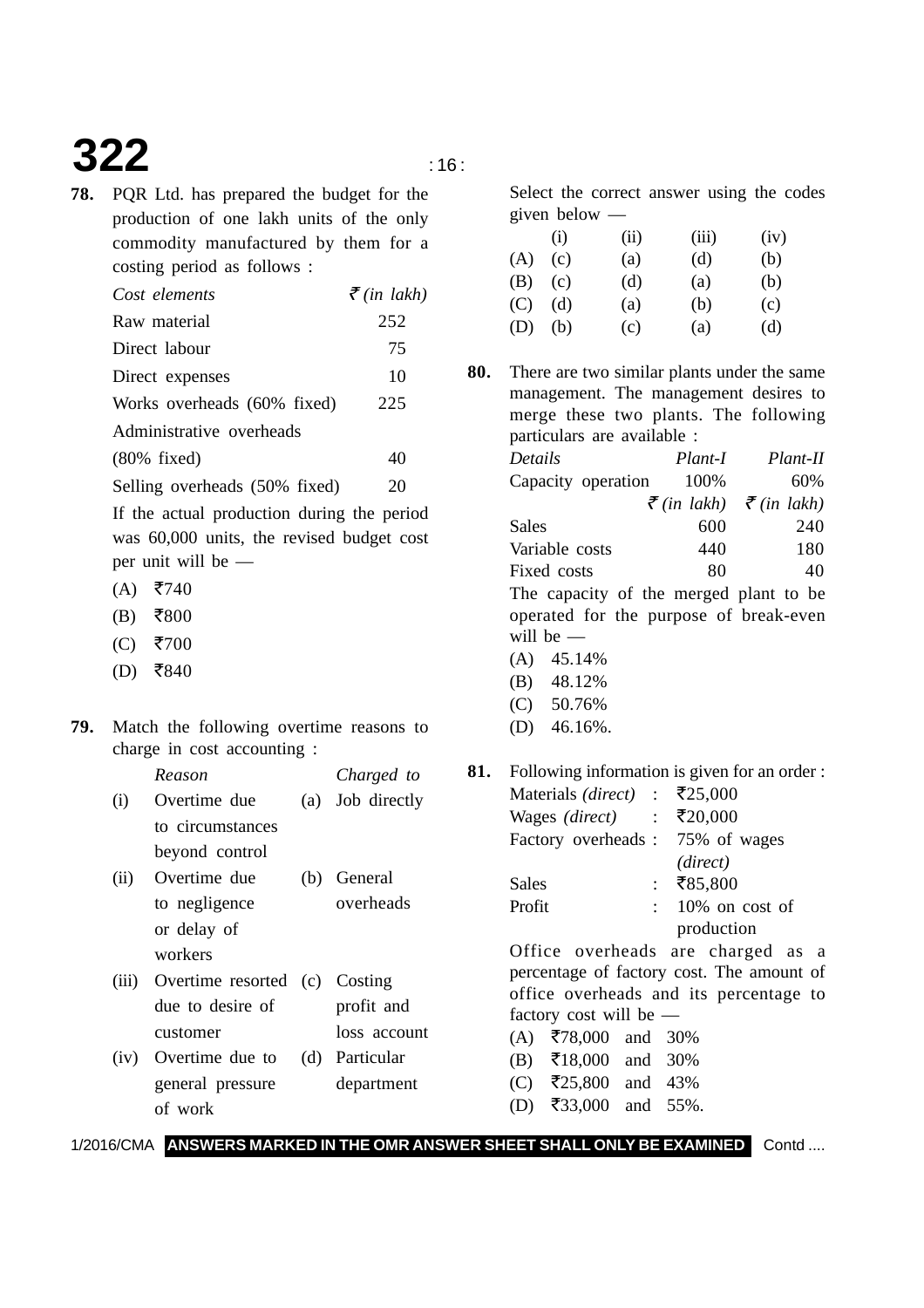**82.** Total number of workers : 100 Idle time : 5% Working days per year : 300 Factory overheads :  $\bar{x}$ 11,400 No. of hours worked per day : 8 Direct labour hour rate will be — (A) 6 paise per hour (B) 4 paise per hour (C) 8 paise per hour (D) 5 paise per hour. **83.** Match the following events with type of activity : *Event Type of activity* (i) Material (a) Product level ordering activity (ii) Designing the (b) Facility level product activity (iii) Production (c) Unit level manager salary activity (iv) Use of (d) Batch level consumables activity Select the correct answer using the codes given below — (i) (iii) (iv)  $(A)$   $(d)$   $(c)$   $(b)$   $(a)$ (B) (d) (c) (a) (b) (C) (a) (d) (b) (c) (D) (d) (a) (b) (c) **84.** From the following particulars relating to Job No. 555, ascertain the total cost :  $\bar{\tau}$ Direct materials 16,000 Direct labour 8,000 Direct expenses 1,600

Works overheads are recovered on the basis of 50% on prime cost and administrative overheads at 10% of works cost.

Choose the correct option —

- $(A)$  ₹45,000
- (B) ₹45,240
- $(C)$  ₹42,240
- $(D)$  ₹43,000
- **85.** In financial analysis, 'time series analysis' refers to —
	- (A) Making a time series of various ratios to assess a firm's profitability
	- (B) A graphical comparison of a firm's sources of finance
	- (C) The comparison of financial ratios over a period of time to assess the direction of change and the financial performance of a firm
	- (D) A comparison of time values for various ratios of a firm.
- **86.** Input material : 10,000 units Normal loss of total input : 8% Closing work-in-progress : 900 units Degree of completion for closing stock of work-in-progress and abnormal loss : Material – 100%

Labour  $-70%$ 

Output transferred to next process 7,900 units.

From the above information, equivalent production units for material and labour are :

- (A) 9,200 and 8,930 respectively
- (B) 9,200 and 8,810 respectively
- (C) 8,800 and 8,930 respectively
- (D) 8,800 and 8,810 respectively.

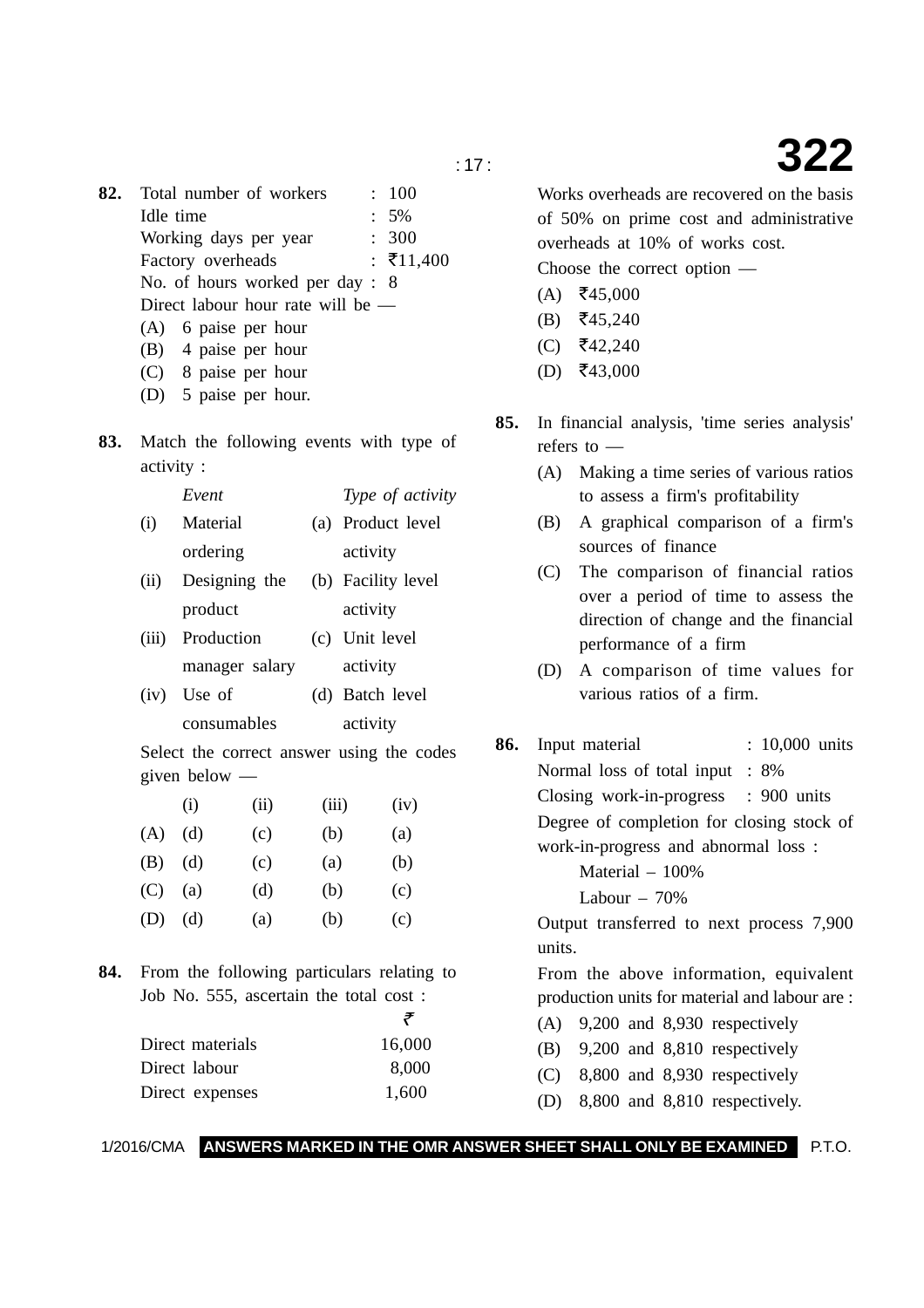### **322**  $\qquad \qquad \text{18}$

**87.** The standard material required to manufacture one unit of Product-A is 5 Kgs. and the standard price per Kg. of material is  $\overline{\mathfrak{F}}3$ . The cost accountant's records, however, reveal that 16,000 Kgs. of material costing ₹52,000 were used for producing 3,000 units of Product-A.

Material price variance will be —

- $(A)$  ₹4,000  $(A)$
- (B) ₹4,000 (F)
- (C) ₹4,300 (A)
- $(D)$  ₹4,300 (F).
- **88.** Which of the following statements is/are false :
	- (i) Product can be sold below marginal cost in certain special circumstances
	- (ii) Cost per unit of key factor is the basis of ranking products on profitability
	- (iii) When there are no inventories, profit figures under marginal and absorption costing are identical.

Select the correct answer from the options given below —

- (A) (ii) only
- $(B)$  (i) and (ii)
- $(C)$  (i) and (iii)
- (D) (ii) and (iii).
- **89.** Which of the following is/are the characteristics of service costing :
	- (i) Use of composite cost units
	- (ii) Documents like daily log sheet, cost sheet, *etc*. are used for collection of cost data
	- (iii) Expenses are divided on functional basis as in unit costing.

Select the correct answer from the options given below —

- $(A)$  (i) only
- $(B)$  (i) and (ii)
- $(C)$  (ii) and (iii)
- $(D)$  (i) and (iii).
- - **90.** Following data are given :

*Product–A Product–B*

| Contribution per                            |                          |    |
|---------------------------------------------|--------------------------|----|
| unit $(\bar{\vec{z}})$                      | 30                       | 28 |
| Direct labour                               |                          |    |
| (hours per unit)                            | $\overline{\mathcal{L}}$ | 4  |
| Maximum possible                            |                          |    |
| production $(units)$ 10,000 10,000          |                          |    |
| Direct labour hours available 72,000 hours. |                          |    |
| What should be the number of units of A     |                          |    |
| and B to be produced to maximise profit of  |                          |    |
| the company $-$                             |                          |    |

- (A) A-10,000 units, B-5,500 units
- (B) B-10,000 units, A-5,500 units
- (C) B-10,000 units, A-6,400 units
- (D) 10,000 units of each A and B.
- **91.** The formula for computing overheads efficiency variance is —
	- (A) Absorbed overheads Standard overheads
	- (B) Standard overheads Revised budgeted overheads
	- (C) Absorbed overheads Budgeted overheads
	- (D) Absorbed overheads Actual overheads.
- **92.** If average collection period is 15 days and average account receivables is  $\bar{\mathfrak{F}}45,000$ , the total amount of credit sales will be (assume  $360$  days in a year) —
	- $(A)$  ₹10,80,000
	- $(B)$  ₹16,20,000
	- $(C)$  ₹6,75,000
	- $(D)$  ₹1,87,500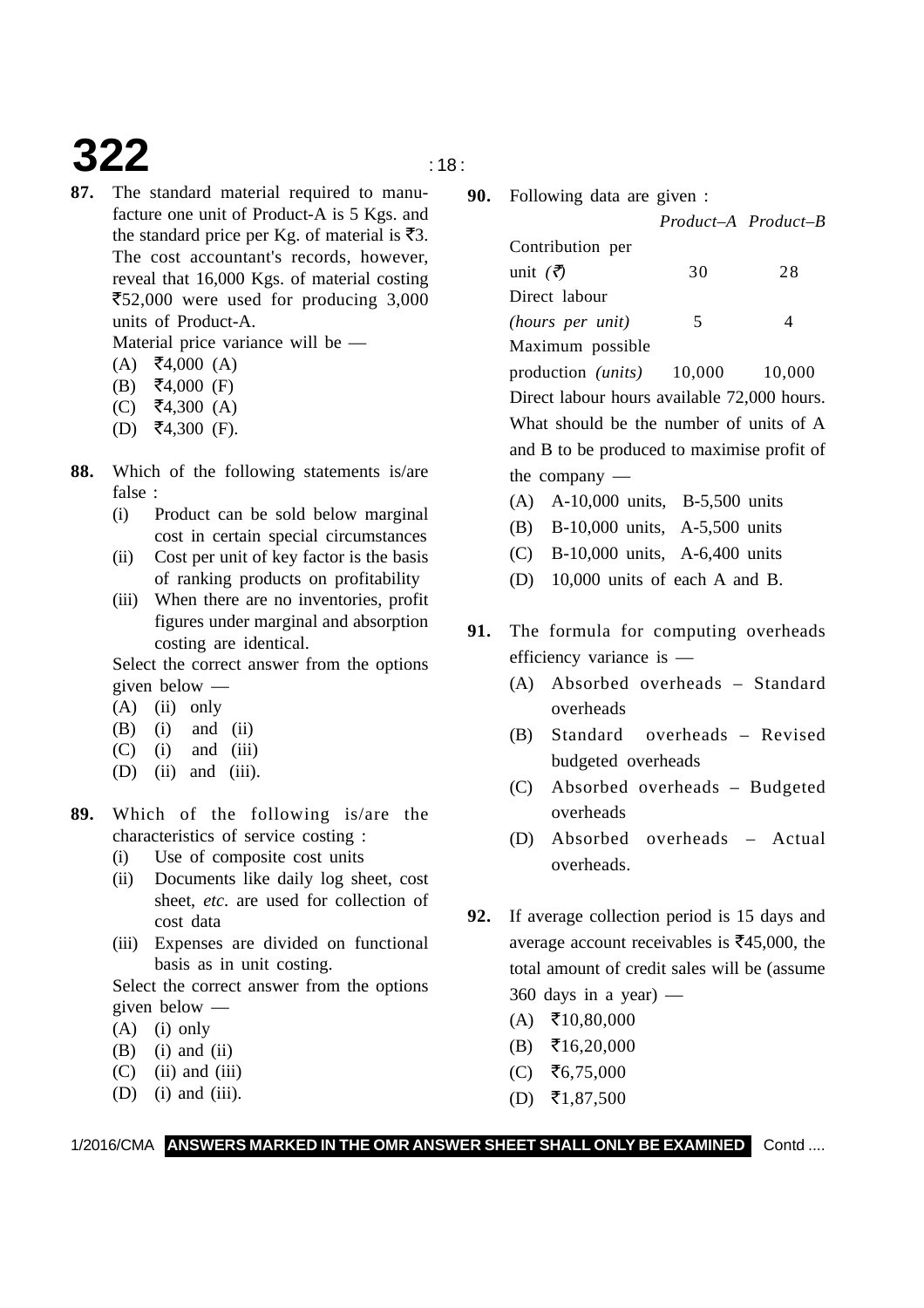- **93.** A process in which management is looking outward to examine how others achieve their performance levels and to understand the process they use, is called —
	- (A) Balanced score card
	- (B) Target costing
	- (C) Bench marking process
	- (D) Performance analysis.
- 94. Cost of goods sold  $\frac{}{\sqrt{5400000}}$ Administration and office expenses : ₹35,000 Selling and distribution expenses :  $\overline{5}45,000$ Net credit sales :  $\bar{x}$ 4,75,000 Cash sales :  $\bar{x}$ 1,25,000 Operating profit ratio will be —
	- (A) 30%
	- (B) 35%
	- (C) 20%
	- (D) 25%.

**95.** Which one of the following is not a statistical technique of cost audit —

- (A) Monte-Carlo simulation
- (B) Inter-firm comparison
- (C) Network analysis
- (D) Exponential smoothing.
- **96.** If provision for taxation is treated as a current liability, then payment of tax is —
	- (A) An application of funds
	- (B) A source of funds
	- (C) No flow of funds
	- (D) None of the above.
- 97. Margin of safety is  $\overline{58,000}$  which represents 40% of sales. P/V ratio is 50%. Fixed cost will be —
	- $(A)$  ₹6,000
	- $(B)$  ₹5,500
	- $(C)$  ₹6,500
	- $(D)$  ₹7,000
- **98.** What is the proper sequence in standard costing to control cost and measure efficiency —
	- (A) Try to achieve targets, compare actual costs with targets, set targets
	- (B) Set targets, compare actual costs with targets, try to achieve targets
	- (C) Set targets, compare actual costs with targets, report to management, revise the targets
	- (D) Set targets, try to achieve targets, compare actual with targets, report to management.

99. Direct material cost  $\overline{\xi}$ 45,000 Direct labour cost is 40% of direct material cost Royalties on production  $\bar{\mathfrak{e}}4,000$ Other direct expenses are 20% of prime cost. Prime cost will be —

- $(A)$  ₹78,750
- $(B)$  ₹83,750
- $(C)$  ₹80,400
- (D) None of the above.
- **100.** A budget in which a responsibility centre manager must justify each planned activity and its budgeted total cost is called —
	- (A) Traditional budget
	- (B) Zero based budget
	- (C) Master budget
	- (D) Functional budget.